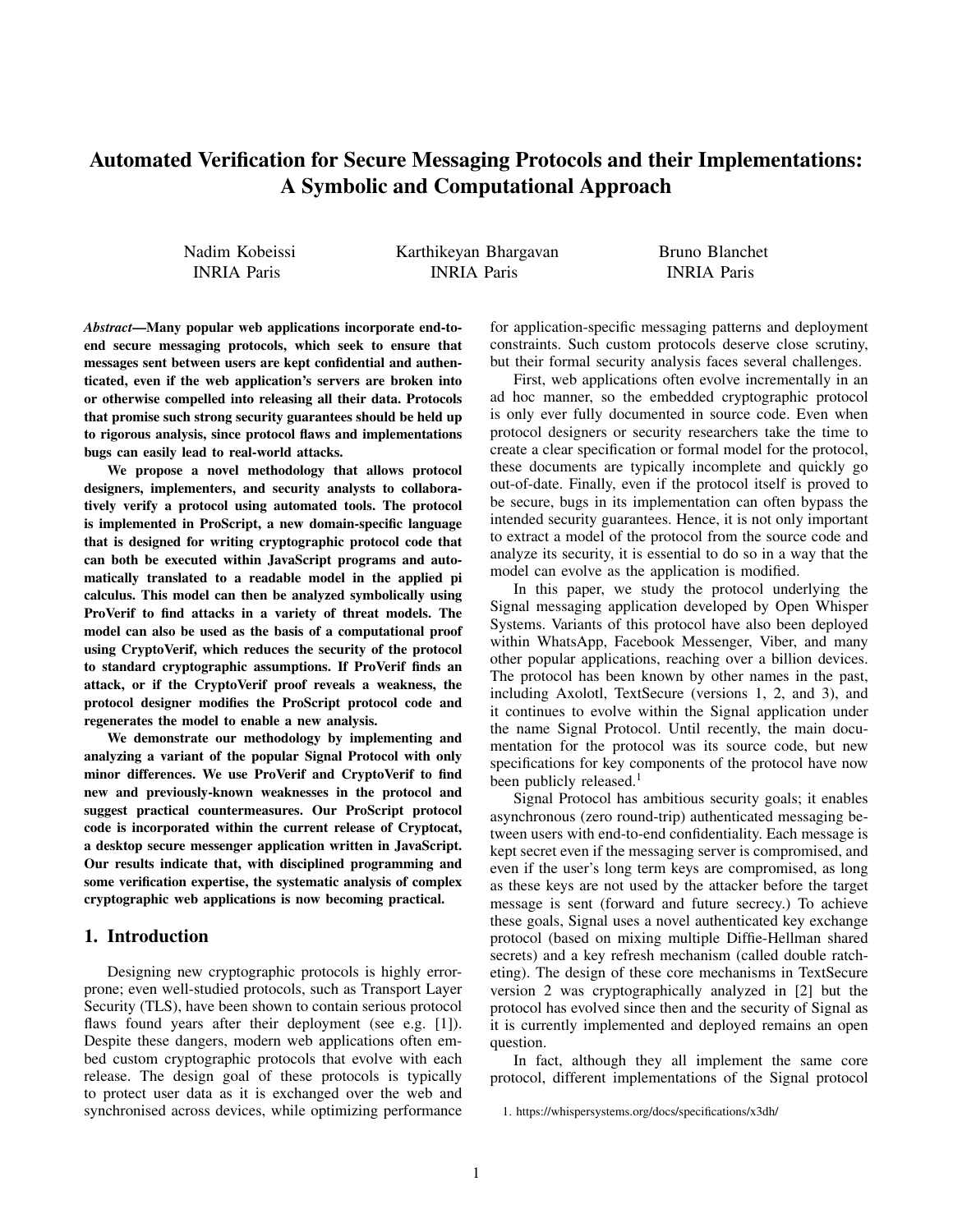vary in important details, such as how users are identified and authenticated, how messages are synchronised across devices, etc. We seek to develop and analyze one such variant that was recently incorporated into Cryptocat, a desktop messaging application developed by one of the current authors. We call this variant SP in the rest of this paper. We develop a detailed model for SP in the applied pi calculus and verify it using the ProVerif protocol analyzer [3] for these security goals against adversaries in a classic Dolev-Yao model [4]. We also develop a computational proof for SP using the CryptoVerif prover [5]. There remains the challenge of keeping our models up-to-date as the protocol code evolves within Cryptocat. To this end, we design a model extraction tool that can compile the protocol source code to the applied pi calculus.

Signal has been implemented in various programming languages, but most desktop implementations of Signal, including Cryptocat, are written in JavaScript. Although JavaScript is convenient for widespread deployability, it is not an ideal language for writing security-critical applications. Its permissive, loose typing allows for dangerous implementation bugs and provides little isolation between verified cryptographic protocol code and unverified third-party components. Rather than trying to verify general JavaScript programs, we advocate that security-critical components like SP should be written in a well-behaved subset that enables formal analysis.

We introduce ProScript (short for *"Protocol Script"*), a programming and verification framework tailored specifically for the implementation of cryptographic protocols. ProScript extends Defensive JavaScript (DJS) [6], [7], a static type system for JavaScript that was originally developed to protect security-critical code against untrusted code running in the same origin. ProScript is syntactically a subset of JavaScript, but it imposes a strong coding discipline that ensures that the resulting code is amenable to formal analysis. ProScript programs are mostly selfcontained; they cannot call arbitrary third-party libraries, but are given access to carefully implemented (well-typed) libraries such as the ProScript cryptographic library (PSCL). Protocols written in ProScript can be type-checked and then automatically translated into an applied pi calculus [8] model using the ProScript compiler. The resulting model can be analyzed directly through ProVerif and can be adapted and extended to a proof in CryptoVerif. As the code evolves, this model can be automatically refreshed to enable new analyses and proofs, if necessary.

Contributions. We present an outline of our contributions in this paper:

A Security Model and New Attacks. We present security goals and a threat model for secure messaging  $(\S 2)$ . As a motivation for our verification approach, we discuss protocol weaknesses and implementation bugs in the messaging protocol underlying the popular Telegram application.

Automated Model Extraction from JavaScript. We present the ProScript compiler, which allows for the compilation from a subset of JavaScript into a readable protocol model in the applied pi calculus (§4). Model extraction enables formal verification to keep up with rapidly changing source code. Readable models allow the protocol analyst to experiment with different threat models and security goals and to test new features before including them in the implementation.

A Symbolic Security Analysis of SP. We formalize and analyze a variant of Signal Protocol for a series of security goals, including confidentiality, authenticity, forward secrecy and future secrecy, against a classic symbolic adversary (§5). Our analysis uncovers several weaknesses, including previously unreported replay and key compromise impersonation attacks, and we propose and implement fixes which we then also verify.

A Computational Cryptographic Proof for SP. We present proofs of message authenticity, secrecy and forward secrecy for SP obtained using the CryptoVerif computational model prover [5]. (§6)

A Verified Protocol Core for Cryptocat. We integrate our verified protocol code into the latest version of Cryptocat<sup>2</sup>  $(\S7)$ , a popular open source messaging client with thousands of users that is developed and maintained by one of the authors of this paper. We show how the new architecture of Cryptocat serves to protect the verified protocol code from bugs in the rest of the application.

## 2. A Security Model for Encrypted Messaging

We consider a simple messaging API as depicted below. An initiator  $A$  can start a conversation with  $B$  by calling startSession with long-term secrets for  $A$  and any identity credentials it has for B. This function returns the initial conversation state  $T_0$ . Thereafter, the initiator can call send with a plaintext message  $M_1$  to obtain the encrypted message  $E_1$ that it needs to send on the network. Or it can call recv with an encrypted message  $E_2$  it received (supposedly from  $B$ ) to obtain the plaintext message  $M_2$ .

 $T_0^{ab}$  = startSession(secrets<sub>A,</sub>identity<sub>B</sub>)  $T_1^{ab}, E_1 = \text{send}(T_0^{ab}, M_1)$  $T_2^{ab}, M_2 = \text{recv}(\tilde{T_1}^{ab}, E_2)$ 

The responder  $B$  uses a similar API to accept sessions and receive and send messages:

 $T^{ba}_{\mathrm{Q}}$  = acceptSession(secrets $_B$ ,identity $_A$ )  $T_1^{ba}, M_1 = \text{recv}(T_0^{ba}, E_1)$  $T_2^{ba}, E_2 = \text{send}(T_1^{ba}, M_2)$ 

We deliberately chose a functional state-passing API with no side-effects in order to focus on cryptographic protocol computations, rather than the concrete details of how these messages are sent over the network.

## 2.1. Threat Model

While threat models vary for different protocols, we consider the following threats in this paper:

```
2. https://crypto.cat
```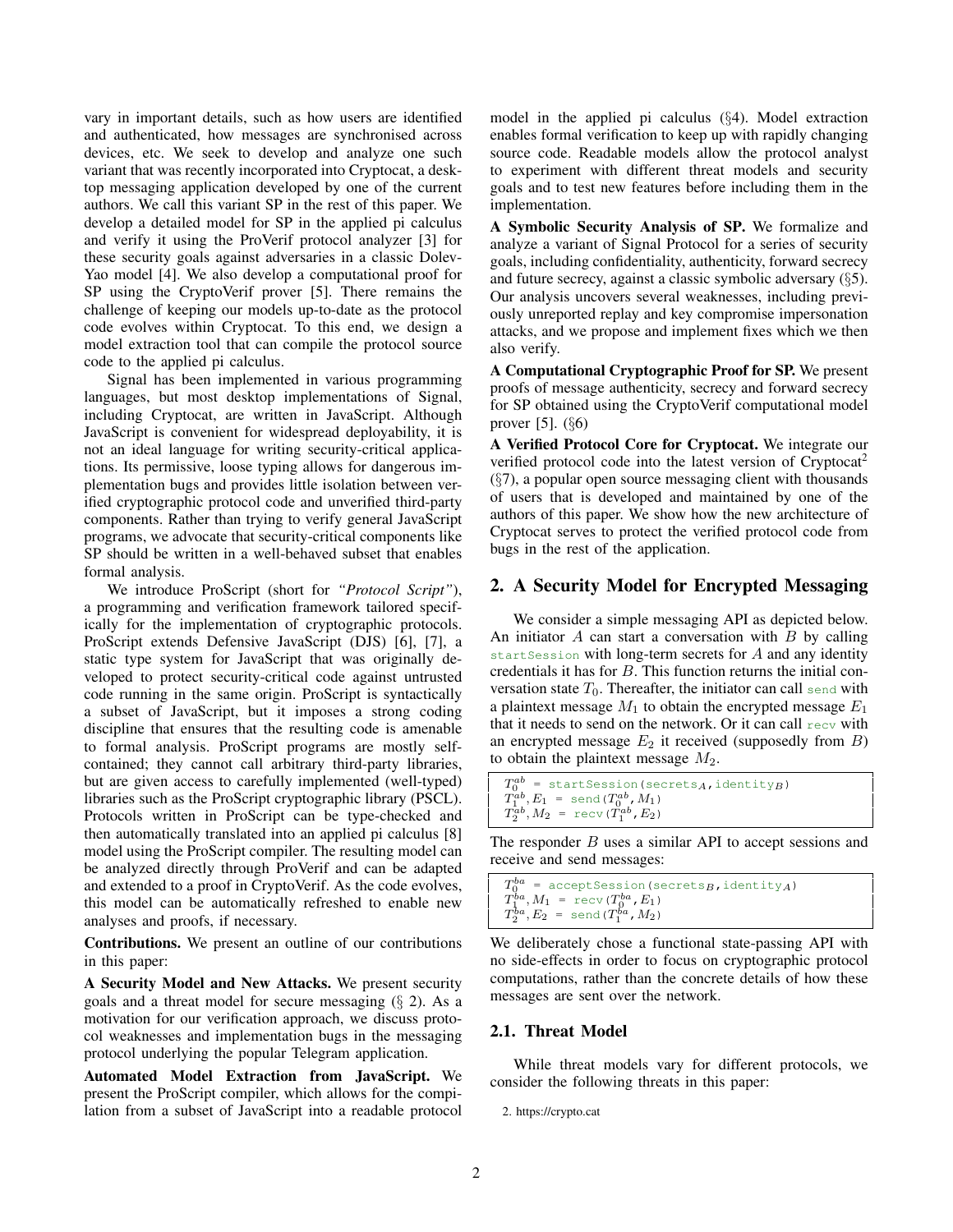- Untrusted Network We assume that the attacker controls the network and so can intercept, tamper with and inject network messages (e.g.  $E_1, E_2$ ). Moreover, if two messaging clients communicate via a server, we typically treat that server as untrusted.
- Malicious Principals The attacker controls a set of valid protocol participants (e.g.  $M$ ), for whom it knows the long-term secrets. The attacker may advertise any identity key for its controlled principals; it may even pretend to own someone else's identity keys.
- Long-term Key Compromise The attacker may compromise a particular principal (e.g. A) during or after the protocol, to obtain her long-term secrets.
- Session State Compromise The attacker may compromise a principal to obtain the full session state at some intermediate stage of the protocol (e.g.  $T_1^{ab}$ ).

#### 2.2. Cryptographic Models

Traditionally, symbolic cryptographic models have been particularly suitable for automated protocol analysis. They ignore attacks with negligible probability and assume that each cryptographic function is a perfect black-box. For example, in such models, hash functions never collide and encryption is a message constructor that can only be reversed by decryption. In the *computational model*, cryptographic primitives are functions over bitstrings and their security is specified in terms of probabilities. These models are more precise and closer to those used by cryptographers, but usually do not lend themselves to fully automated proofs. Generally, we will use symbolic models when we are trying to find attacks that rely on logical flaws in the protocol and in its use of cryptographic primitives. We will use computational models when we want to build a cryptographic proof of security, starting from standard cryptographic assumptions.

#### 2.3. Security Goals

We state a series of semi-formal security goals in terms of our generic messaging API. We use the phrase "A sends a message M to B" to mean that A calls  $Send(T, M)$  with a session state  $T$  that represents a conversation between  $A$ and  $B$ . Similarly, we say that " $B$  receives a message  $M$ from  $A$ " to mean that  $B$  obtained  $M$  as a result of calling Recv $(T, E)$  with a session T with A.

Unless otherwise specified, the following security properties assume that both  $A$  and  $B$  are honest, that is, their long-term secrets have not been compromised. We begin with several variants of authenticity goals:

- Message Authenticity If  $B$  receives a message  $M$  from A, then A must have sent M to B.
- No Replays Each message received by  $B$  from  $A$  corresponds to a unique message sent by  $A$ . That is, the attacker must not be able to get a single message sent by A to be accepted twice at B.
- No Key Compromise Impersonation Even if the longterm secrets of  $B$  are compromised, message authenticity

must hold at  $B$ . That is, the attacker must not be able to forge a message from A to B.

Our definition of message authenticity covers integrity as well as sender and recipient authentication. Obtaining message authenticity also helps prevent *unknown key share* attacks, where  $B$  receives a message  $M$  from  $A$ , but  $A$ sent that message to a different intended recipient C. We define four confidentiality goals:

- Secrecy If  $A$  sends some secret message  $M$  to  $B$ , then nobody except  $A$  and  $B$  can obtain  $M$ .
- Indistinguishability If A randomly chooses between two messages  $M_0, M_1$  (of the same size) and sends one of them to  $B$ , the attacker cannot distinguish (within the constraints of the cryptographic model) which message was sent.
- Forward Secrecy If  $A$  sends a secret message  $M$  to  $B$ and if A's and B's long-term secrets are subsequently compromised, the message M remains secret.
- Future Secrecy Suppose  $A$  sends  $M$  in a session state  $T$ , then receives  $N$ , then sends  $M'$ . If the session state  $T$  is subsequently compromised, the message  $M'$  remains secret.

Some protocols satisfy a weaker notion of forward secrecy, sometimes called *weak* forward secrecy, where an attacker is not allowed to actively tamper with the protocol until they have compromised the long-term keys [9]. Some messaging protocols also seek to satisfy more specific authenticity and confidentiality goals, such as non-repudiation and plausible deniability. We will ignore them in this paper.

In the next section, we evaluate two secure messaging applications against these goals, we find that they fail some of these goals due to subtle implementation bugs and protocol flaws. Hence, we advocate the use of automated verification tools to find such attacks and to prevent their occurrence.

## 3. Analyzing Real-World Messaging Protocols

Modern messaging and transport protocols share several distinctive features [10]: for example, Signal Protocol, SCIMP, QUIC and TLS 1.3 share a strong focus on asynchronous key agreement with a minimum of round trips. Some also guarantee new security goals such as future secrecy. The protocols also assume non-standard (but arguably more user-friendly) authentication infrastructures such as Trust-on-First-Use (TOFU). Modern messaging protocols have several interesting features and properties that set them apart from classic cryptographic protocols and upon which we focus our formal verification efforts:

New Messaging Patterns. In contrast to connectionoriented protocols, modern cryptographic protocols are constrained by new communication flows such as zero-roundtrip connections and asynchronous messaging, where the peer may not even be present.

Confidentiality Against Strong Adversaries. Web messaging protocols need to be robust against server compromise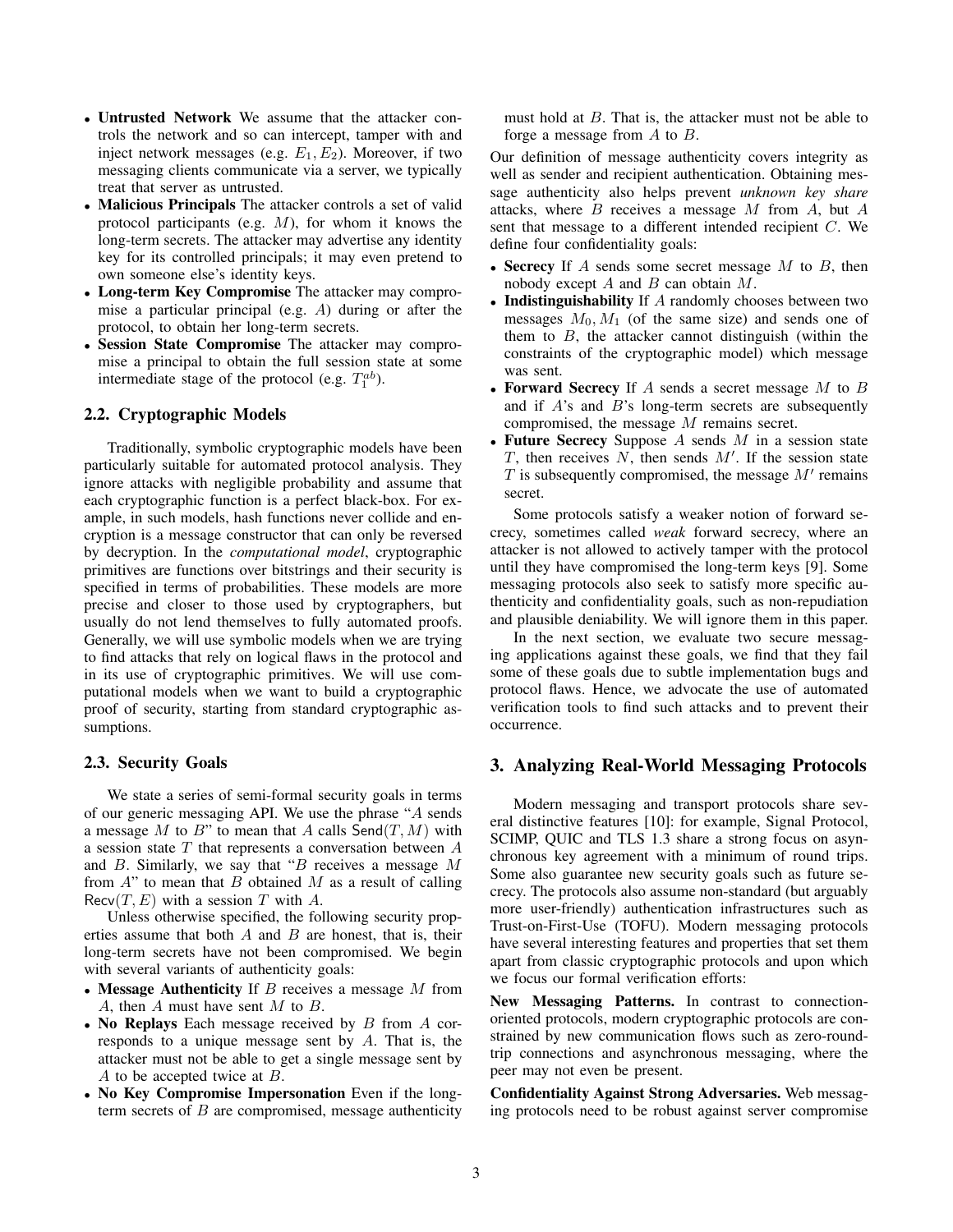and device theft and so seek to provide strong and novel forward secrecy guarantees.

Weak Authentication Frameworks. Many of these protocols do not rely on public key infrastructures. Instead they may authenticate peers on a TOFU basis or even let peers remain anonymous, authenticating only the shared connection parameters.

Code First, Specify Later. Unlike Internet protocols, which are designed in committee, these protocols are first deployed in code and hand-tuned for performance on a particular platform. The code often remains the definitive protocol specification.

Before outlining our verification approach for such protocols, we take a closer look at two messaging applications: Telegram and Cryptocat.

#### 3.1. Secret Chats in Telegram

Our first example is the "MTProto" [11] secure messaging protocol used in the Telegram messaging application. We focus on the "secret chat" feature that allows two Telegram clients who have already authenticated themselves to the server to start an encrypted conversation with each other. Although all messages pass through the Telegram server, the server is untrusted and should not be able to decrypt these messages. The two clients  $A$  and  $B$  download Diffie-Hellman parameters from the Telegram server and then generate and send their public values to each other.

The key exchange is not authenticated with long-term credentials. Instead, the two clients are expected to communicate out-of-band and compare a SHA-1 hash (truncated to 128-bits) of the Diffie-Hellman shared secret. If two users perform this authentication step, the protocol promises that messages between them are authentic, confidential, and forward secret, even if the Telegram server is compromised. However this guarantee crucially relies on several cryptographic assumptions, which may be broken either due to implementation bugs or computationally powerful adversaries, as we describe below.

Malicious Primes. MTProto relies on clients checking that the Diffie-Hellman configuration  $(p, g)$  that they received from the server is suitable for cryptographic use. The specification requires that  $p$  be a large safe prime; hence the client must check that it has exactly 2048 bits and that both  $p$  and  $(p-1)/2$  are prime, using 15 rounds of the Miller-Rabin primality test. There are several problems with this check. First, the server may be able to carefully craft a non-prime that passes 15 rounds of Miller-Rabin. Second, checking primality is not enough to guarantee that the discrete log problem will be hard. If the prime is chosen such that it has "low weight", the SNFS algorithm applies, making discrete logs significantly more practical [12]. Even if we accept that primality checking may be adequate, it is unnecessary for an application like Telegram, which could simply mandate the use of well-known large primes instead [13].

Public Values in Small Subgroups. A man-in-the-middle can send to both A and B public Diffie-Hellman values  $g<sup>b</sup>$ 

and  $g^a$  equal to 1 (resp. 0, resp.  $p - 1$ ). Both A and B would then compute the shared secret as  $g^{ab} = 1$  (resp. 0, resp. 1 or  $-1$ ). Since their key hashes match, A and B think they have a confidential channel. However, the attacker can read and tamper with all of their messages. More generally, MTProto relies on both peers verifying that the received Diffie-Hellman public values do not fall in small subgroups. This check is adequate to prevent the above attack but could be made unnecessary if the two public values were to be authenticated along with the shared secret in the hash compared by the two peers.

Implementation Bugs in Telegram for Windows. The above two weaknesses, reported for the first time in this paper, can result in attacks if the protocol is not implemented correctly. We inspected the source code for Telegram on different platforms; while most versions perform the required checks, we found that the source code for Telegram for Windows Phone did not check the size of the received prime, nor did it validate the received Diffie-Hellman values against 1, 0 or  $p-1$ . We reported both bugs to the developers, who acknowledged them and awarded us a bug bounty.

Such bugs and their consequent attacks are due to missed security-relevant checks, and they can be found automatically by symbolic analysis. For example, [14] shows how to model unsafe (malicious) primes and invalid public keys in ProVerif and uses this model to find vulnerabilities in several protocols that fail to validate Diffie-Hellman groups or public keys.

MTProto is also known to other cryptographic weaknesses [15], [16]. How can we be sure that there are no other protocol flaws or implementation bugs hiding in MTProto? Any such guarantee would require a systematic security analysis of both the protocol and the source code against both symbolic and computational adversaries.

#### 3.2. A New Protocol for Cryptocat

Cryptocat is a secure messaging application that is written in JavaScript and deployed as a desktop web application. Earlier versions of Cryptocat implement a variant of the OTR (Off-The-Record) messaging protocol [17] which suffers from several shortcomings. It does not support asynchronous messaging, so both peers have to be online to be able to message each other. It does not support multiple devices or encrypted file transfer. OTR also uses legacy cryptographic constructions like DSA signatures and primefield Diffie-Hellman, which are slower and less secure than more modern alternatives based on elliptic curves. Furthermore, Cryptocat peers did not have long-term identities and so the authentication guarantees are weak. Early version of Cryptocat suffered from many high-profile implementation bugs, including the reuse of initialization vectors for file encryption [18], bad random number generation, and a classic JavaScript type flaw that resulted in a private key of 255 bits being coerced into a string that held only 55 bits. Some of these implementation flaws would have been found using a static type checker, others required deeper analysis.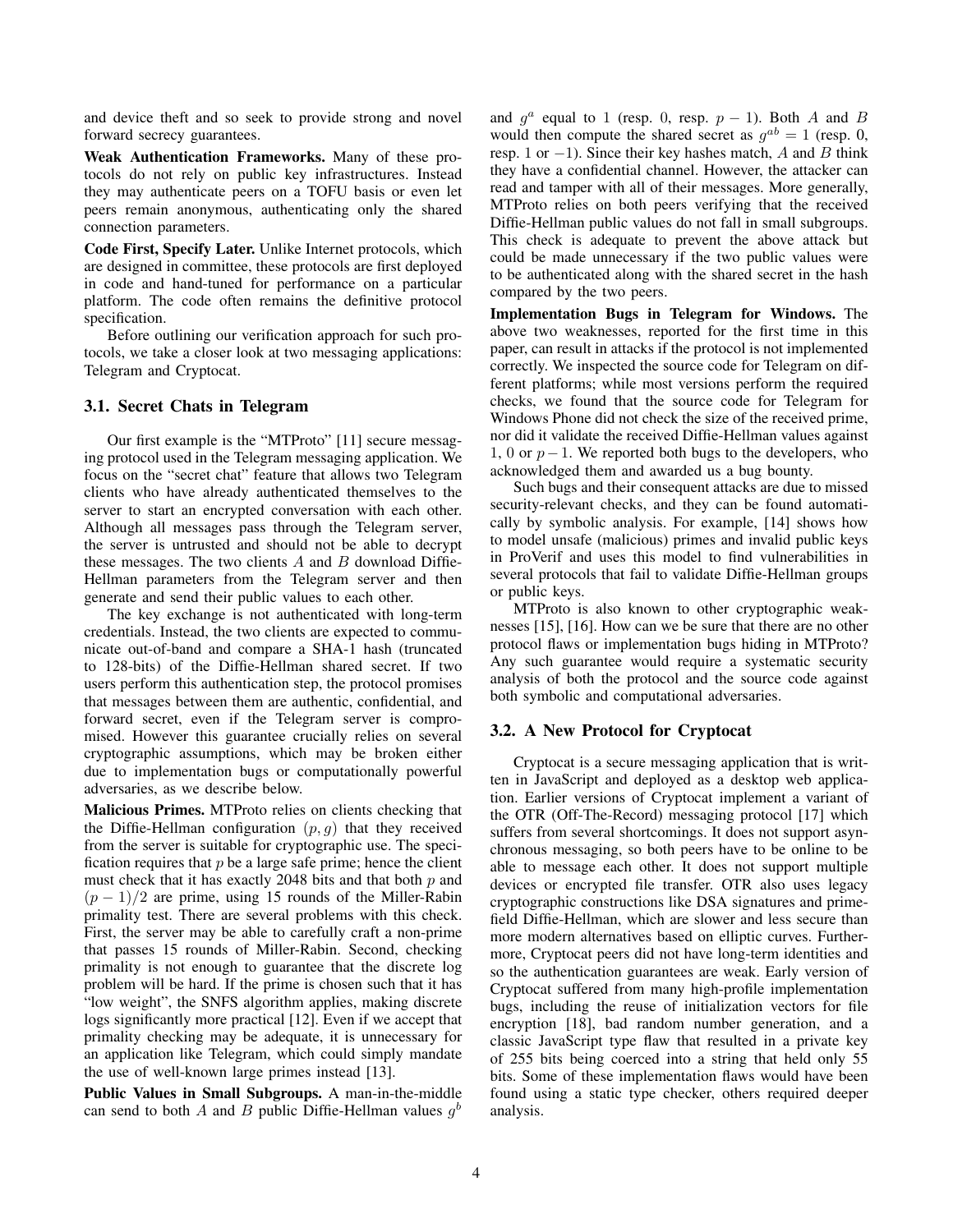

Figure 1: Verification Approach. A ProVerif model is automatically extracted from ProScript protocol code and analyzed for its security goals against a symbolic attacker. The model is then edited by hand and extended with cryptographic assumptions and intermediate lemmas to build a computational proof that is verified by CryptoVerif.

Cryptocat was recently rewritten from scratch to upgrade both its messaging protocol and its implementation. The goal of this redesign was to isolate its protocol core and replace it with a verified messaging protocol written in a statically typed subset of JavaScript.

#### 3.3. Towards Automated Verification

The innovative designs and unusual security guarantees of secure messaging protocols demand formal security analysis. Hand-written models with detailed cryptographic proofs can be useful as a reference, but we observe that the most recent analysis of Signal Protocol [2] is already out of date, as the protocols have moved on to new versions. Furthermore, manual cryptographic proofs often leave out details of the protocol for simplicity and some of these details (e.g. client authentication) may lead to new attacks. In this paper, we advocate the use of automated verification tools to enable the analysis of complex protocols as they evolve and incorporate new features. Moreover, we would also like to find protocol implementation bugs (like the ones in previous versions of Telegram and Cryptocat) automatically.

We advocate the verification approach depicted in Figure 1. The messaging application is written in JavaScript and is broken down into a cryptographic protocol core and untrusted application code that interact through a small welltyped API that hides all protocol secrets within the protocol core and only offers a simple send/receive functionality to the application. Notably, the protocol core is written in a domain-specific language and does not rely on any external libraries except for a well-vetted cryptographic library. The protocol code can be translated to an applied pi calculus model and symbolically analyzed in ProVerif to find protocol flaws and attacks. The model can also be used as the starting point for a cryptographic proof for the protocol developed using CryptoVerif.

In the rest of this paper, we show how we applied this verification methodology to systematically analyze a variant of the Signal protocol, called SP, that is implemented in the new version of Cryptocat.

## 4. ProScript: A Language for Protocol Implementation

ProScript aims to be an ideal language for reliably implementing cryptographic protocols for web applications. Using ProScript, a protocol designer or implementer can implement a protocol, automatically extract a formal model from the code, verify the model using ProVerif, and then run the protocol code within a JavaScript web application. The ProScript framework does not target general JavaScript code, however existing applications can be adapted to use ProScript for their security-critical protocol components.

Our goal is to allow the developer to go back and forth between their protocol implementation and the ProVerif model, in order to help understand the behavior being illustrated, the properties being verified and how detected attacks, if any, relate to their source code. For these reasons, we pay special attention to generating models that are optimized both for verifiability as well as readability. This increases their utility to a human examiner who may wish to independently expand the model to include more specific process flows or to explore variations of the protocol against a manually defined adversary.

Syntactically, ProScript is a subset of JavaScript that can be naturally translated to the applied pi calculus. This restriction produces casualties, including recursion, for loops and extensible objects. A closer look at the ProScript syntax shows JavaScript employed in a particular style to bring out useful features:

Isolation. ProScript is based on Defensive JavaScript (DJS) [6], [7], a typed subset of JavaScript which focuses on protecting security-critical components from malicious JavaScript code running in the same environment. DJS imposes a strict typing discipline in order to eliminate language-based attacks like prototype poisoning. In particular, it forbids the use of unknown external libraries as well as calls to tamperable object methods such as . toString(). It also forbids extensible objects and arrays and prevents any access to object prototypes. These restrictions result in protocol implementations that are more robust and less influenced by the runtime environment. The ProScript typechecker builds on and extends DJS and hence, inherits both its language restrictions and isolation guarantees.

Type Declarations and Inference. ProScript requires all variables and functions to be declared before they are used, hence imposing a strict scoping discipline. For example, an expression  $v.x$  is well-typed if and only if v has been defined, as a local or global variable, to be an object with a property x. As an extension to the builtin types of DJS, Pro-Script allows type declarations for commonly used protocol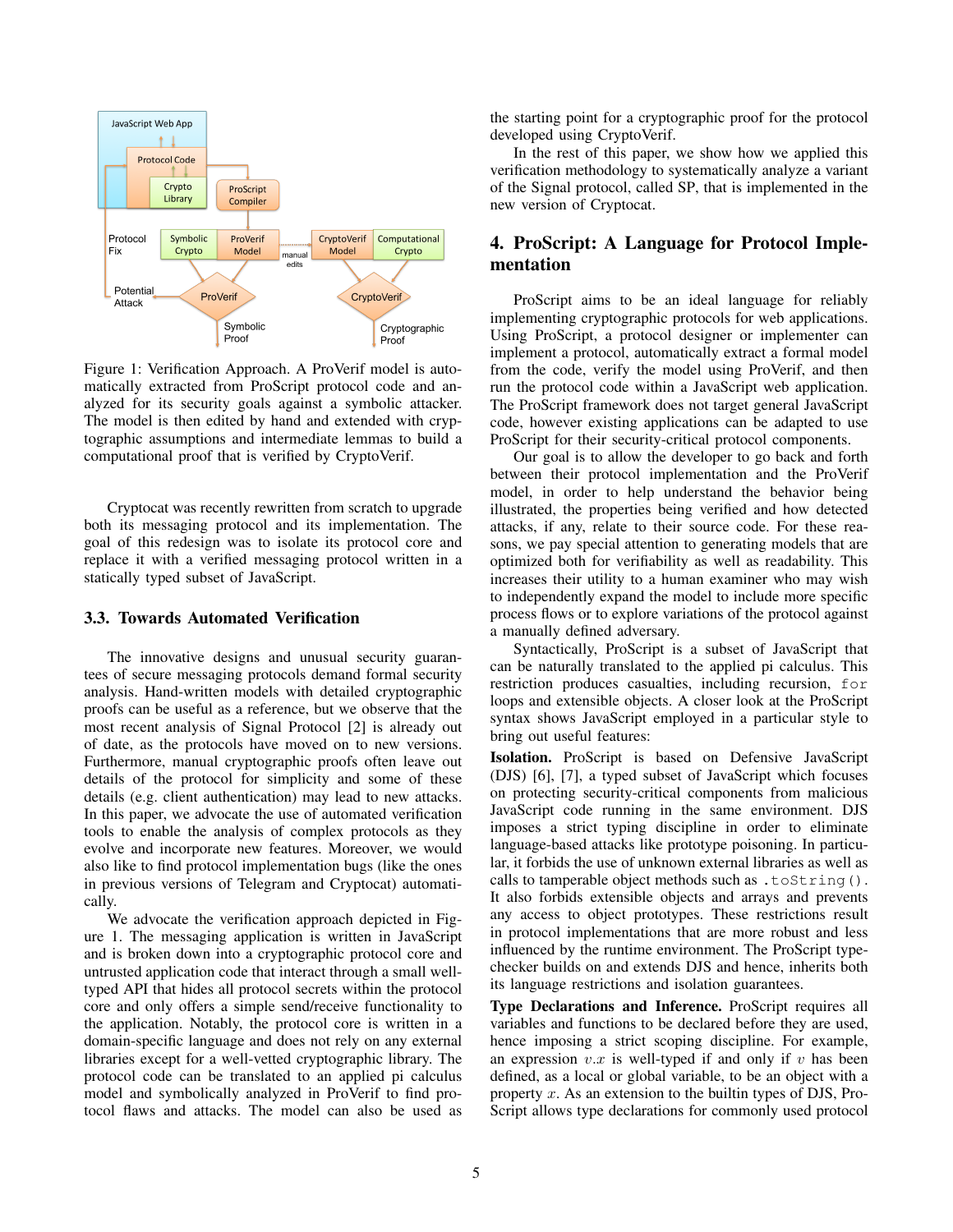data structures. For example, an array of 32 hexadecimal integers can be declared as a key type. The ProScript compiler recognizes such type declarations and uses them to translate the code into more concise and informative ProVerif models. Moreover, the typechecker can automatically infer fine-grained sub-types. For example, ProScript differentiates between numbers declared using decimal literals (ex. 128) and hexadecimal literals (ex. 0x80). Numbers defined using hexadecimal are sub-typed as bytes. This feature allows us to track how numerical values are employed in the protocol, and prevents type coercion bugs similar to an actual bug that we describe in §3.2, where a significant loss of entropy was caused by a byte being coerced into a decimal value.

State-Passing Functional Style. ProScript's syntax takes advantage of JavaScript's functional programming features in order to encourage and facilitate purely functional protocol descriptions, which the compiler can translate into symbolically verifiable, human-readable models in the applied pi calculus. The functional style encourages the construction of state-passing functions, leaving state modification up to the unverified application outside of the ProScript code. The majority of a ProScript implementation tends to be a series of pure function declarations. A small subset of these functions is exposed to a global namespace for access by the verified application while most remain hidden as utility functions for purposes such as key derivation, decryption and so on. This state-passing style is in contrast to DJS that allows direct modification of heap data structures. The functional style of ProScript allows protocol data structures, including objects and arrays, to be translated to simple terms in ProVerif built using constructors and destructors, hence avoiding the statespace explosion inherent in the heap-based approach that is needed to translate DJS to ProVerif [7].

#### 4.1. ProScript Syntax

A ProScript implementation consists of a series of *modules*, each containing a sequence of type declarations (containing constructors, assertion utilities, and type converters), constant declarations and function declarations.

#### ProScript

| $v ::=$                          | values               |
|----------------------------------|----------------------|
| $\boldsymbol{x}$                 | variables            |
| $\it{n}$                         | numbers              |
| $\mathcal{S}_{\mathcal{S}}$      | strings              |
| true, false                      | booleans             |
| undefined, null                  | predefined constants |
| $e ::=$                          | expressions          |
| $\boldsymbol{\eta}$              | values               |
| ${x_1 : v_1, \ldots, x_n : v_n}$ | object literals      |
| v.x                              | field access         |
| $[v_1,\ldots,v_n]$               | array literals       |
| v[n]                             | array access         |
| Lib. $l(v_1,\ldots,v_n)$         | library call         |
| $f(v_1,\ldots,v_n)$              | function call        |
| $\sigma ::=$                     | statements           |
| var $x;\sigma$                   | variable declaration |
|                                  |                      |

| $x=e;\sigma$                                                      | variable assignment  |
|-------------------------------------------------------------------|----------------------|
| const $x=e;\sigma$                                                | constant declaration |
| if $(v_1 == v_2)$ $\{\sigma_1\}$ else $\{\sigma_2\}$ if-then-else |                      |
| return $e$                                                        | return               |
| $\gamma ::=$                                                      | globals              |
| const $x = e$                                                     | constants            |
| const $f =$ function $(x_1, \ldots, x_n)$ $\{\sigma\}$            |                      |
|                                                                   | functions            |
| const Type_ $x = \{ \ldots \}$                                    | user types           |
| $\mu ::= \gamma_0; \ldots; \gamma_n$                              | modules              |

Note that we will use the defined Lib.l notation to access the ProScript Cryptography Library.

Operational Semantics. ProScript's operational semantics is a subset of JavaScript, and both run on JavaScript interpreters. It is tooled based on the formal semantics of Maffeis et al. [19] and is superficially adapted for our language subset.

#### 4.2. ProVerif Syntax

A ProVerif script  $\Sigma$  is divided into two major parts:

- 1)  $\Delta_1$ ...  $\Delta_n$ , a sequence of declarations which encapsulates all types, free names, queries, constructors, destructors, equations, pure functions and processes. Queries define the security properties to prove. Destructors and equations define the properties of cryptographic primitives.
- 2) P, the top-level process which then effectively employs  $\Delta_1$ ...  $\Delta_n$  as its toolkit for constructing a process flow for the protocol.

In processes, the replication  $P$  represents an unbounded number of copies of  $P$  in parallel. Tables store persistent state: The process insert  $a(M_1, \ldots, M_n); P$  inserts the entry  $(M_1, \ldots, M_n)$  in table a, and runs P. The process get  $a(-M_1, x_2, \ldots, x_n)$  in P looks for an entry  $(N_1, \ldots, N_n)$  in table a such that  $N_1 = M_1$ . When such an entry is found, it binds  $x_2, \ldots, x_n$  to  $N_2, \ldots, N_n$  respectively and runs P. Events are used for recording that certain actions happen (e.g. a message was sent or received), in order to use that information for defining security properties. Phases model a global synchronization: processes initially run in phase 0; then at some point processes of phase 0 stop and processes of phase 1 run and so on. For instance, the protocol may run in phase 0 and some keys may be compromised after the protocol run by giving them to the adversary in phase 1.

| $M ::=$             | terms                                         |
|---------------------|-----------------------------------------------|
| $\boldsymbol{v}$    | values                                        |
| $\alpha$            | names                                         |
| $f(M_1,\ldots,M_n)$ | function application                          |
| $E ::=$             | enriched terms                                |
| M                   | return value                                  |
| new $a:\tau;E$      | new name <i>a</i> of type $\tau$              |
| let $x = M$ in E    | variable definition                           |
|                     | if $M = N$ then $E_1$ else $E_2$ if-then-else |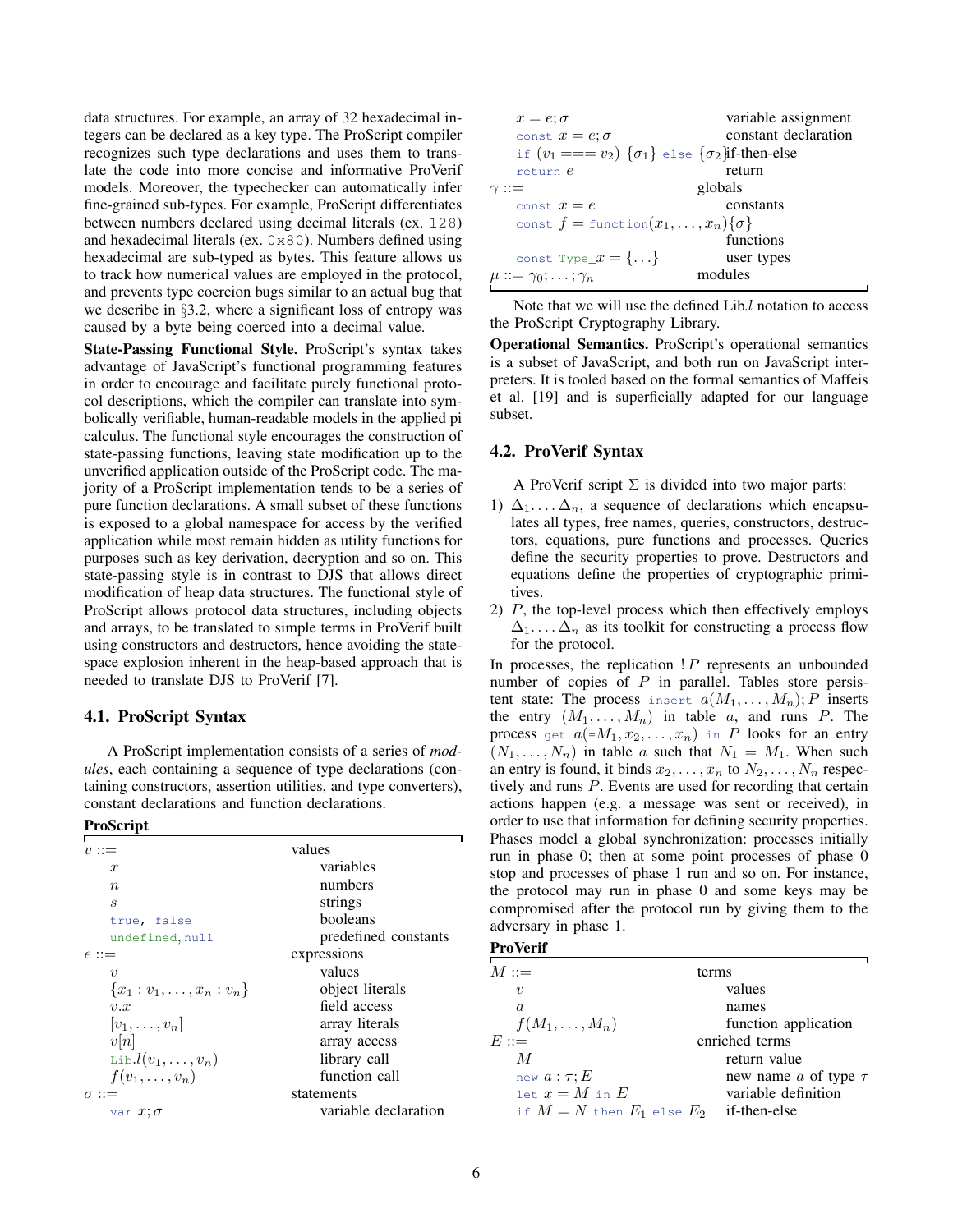|              | $P,Q ::=$                                                                     | processes                 |
|--------------|-------------------------------------------------------------------------------|---------------------------|
|              | 0                                                                             | null process              |
|              | $\text{in}(M, x : \tau); P$                                                   | input x from channel $M$  |
|              | $\text{out}(M,N); P$                                                          | output $N$ on channel $M$ |
|              | let $x = M$ in $P$                                                            | variable definition       |
|              | $P \mid Q$                                                                    | parallel composition      |
|              | ! P                                                                           | replication of $P$        |
|              | insert $a(M_1,\ldots,M_n);P$                                                  | insert into table $a$     |
|              | get $a(=M_1, x_2, \ldots, x_n)$ in $P$                                        | get table entry           |
|              |                                                                               | specified by $M_1$        |
|              | event $M;P$                                                                   | event $M$                 |
|              | phase $n; P$                                                                  | enter phase $n$           |
| $\Delta ::=$ |                                                                               | declaration               |
|              | type $\tau$                                                                   | type $\tau$               |
|              | free $a : \tau$                                                               | name $a$                  |
|              | query $q$                                                                     | query $q$                 |
|              | table $a(\tau_1,\ldots,\tau_n)$                                               | table $a$                 |
|              | fun $C(\tau_1,\ldots,\tau_n):\tau$                                            | constructor               |
|              | reduc forall $x_1 : \tau_1, \ldots, x_n : \tau_n$ ; $f(M_1, \ldots, M_n) = M$ |                           |
|              |                                                                               | destructor                |
|              | equation forall $x_1:\tau_1,\ldots,x_n:\tau_n;M=M'$                           |                           |
|              |                                                                               | equation                  |
|              | letfun $f(x_1 : \tau_1, \ldots, x_n : \tau_n) = E$                            |                           |
|              |                                                                               | pure function             |
|              | Let $p(x_1 : \tau_1, \ldots, x_n : \tau_n) = P$ process                       |                           |
|              | $\Sigma ::= \Delta_1 \dots \Delta_n$ process $P$ script                       |                           |
|              |                                                                               |                           |

### 4.3. Translation

Within  $\Sigma$ . ProScript functions are translated into ProVerif pure functions. Type declarations are translated into ProVerif type declarations. Individual values, such as strings and numbers, are declared as global constants at the top-level scope of the ProVerif model with identifiers that are then employed throughout the model when appropriate. Objects and Arrays are instantiated in the model using functions, with destructors automatically generated in order to act as getters.

#### Translation Rules

 $M_v ::= v \mid \{x_1 : v_1, \ldots, x_n : v_n\} \mid [v_1, \ldots, v_n]$  $\mathcal{V}[\![M_v]\!] \to M$  Values to Terms<br>  $\mathcal{V}[\![u]\!] = v$  $\mathcal{V}[\![v]\!]=v$  $\mathcal{V}[\![\{x_1 : v_1, \ldots, x_n : v_n\}]\!] = \text{Obj\_t}(v_1, \ldots, v_n)$  $\mathcal{V}[\![\tilde{v}_1,\ldots,v_n]\!] = \text{Arr}_{\mathcal{I}}(v_1,\ldots,v_n)$  $\mathcal{E}[\![e]\!] \to M$  Expressions to Terms

 $\mathcal{E}[\![\tilde{M}_v]\!]=\mathcal{V}[\![M_v]\!]$  $\mathcal{E}[\hspace{-1.5pt}[ v.x]\hspace{-1.5pt}] = \text{\text{get}}\,x(v)$  $\mathcal{E}[v[i]] = \text{get}_i(v)$  $\mathcal{E}[\mathbf{L}_{\text{lib}}](v_1, \ldots, v_n)] = \text{Lib\_l}(\mathcal{V}[\![v_1]\!], \ldots, \mathcal{V}[\![v_n]\!])$  $\mathcal{E}[[f(v_1,\ldots,v_n)]] = f(\mathcal{V}[[v_1]],\ldots,\mathcal{V}[[v_n]])$ 

 $\mathcal{S}[\![\sigma]\!] \to E$  Statements to Enriched Terms  $\mathcal{S}[\![\mathrm{var}~x;\sigma]\!] = \mathcal{S}[\![\sigma]\!]$  $\mathcal{S}\llbracket x = e; \sigma \rrbracket = \det x = \mathcal{E}\llbracket e \rrbracket$  in  $\mathcal{S}\llbracket \sigma \rrbracket$  $\mathcal{S}$ [const  $x = e; \sigma$ ] = let  $x = \mathcal{E}$ [ $e$ ] in  $\mathcal{S}$ [ $\sigma$ ]

$$
\mathcal{S}[\text{return } v] = \mathcal{V}[v]
$$
\n
$$
\mathcal{S}[if (v_1 == v_2) \{\sigma_1\} \text{ else } \{\sigma_2\}] =
$$
\n
$$
if \mathcal{V}[v_1] = \mathcal{V}[v_2] \text{ then } \mathcal{S}[\sigma_1] \text{ else } \mathcal{S}[\sigma_2]
$$

and  $\gamma_1, \ldots, \gamma_n$  are the other globals of  $\mu$ .

 $\mathcal{F}[\![\gamma]\!] \rightarrow \Delta$  Types and Functions to Declarations<br> $\mathcal{F}[\![\gamma]\!] = \mathcal{F}[\![\gamma]\!] =$  $\mathcal{F}$ [const  $f =$  function $(x_1, \ldots, x_n)\{\sigma\}$ ] = let fun  $f(x_1, \ldots, x_n) = \mathcal{S}[\![\sigma]\!]$  $\mathcal{F}$ | const Type\_ $t = \{ \ldots \}$ | = type  $t$  $\mathcal{C}[\![\mu]\!](P) \to P$  Constants to Top-level Process  $\mathcal{C} \overline{\lbrack} \epsilon \overline{\rbrack}(P) = P$  $\mathcal{C}$ ||const  $x = e; \mu \rrbracket(P) = \text{let } x = \mathcal{E} \llbracket e \rrbracket$  in  $\mathcal{C} \llbracket \mu \rrbracket(P)$  $M[\![\mu]\!](P) \to \Sigma$  Modules to Scripts<br> $M[\![\mu]\!](P) = \mathcal{F}[\![\infty]\!]$   $\mathcal{F}[\![\infty]\!]$   $(\mathcal{F}[\![\mu]\!](P)$  $\mathcal{M}[\![\mu]\!](P) = \mathcal{F}[\![\gamma_1]\!]\ldots \mathcal{F}[\![\gamma_n]\!]\ldots$ <br>where  $\mu$  contains all globals const  $x =$ where  $\mu_c$  contains all globals const  $x = e$  in  $\mu$ 

Translation Soundness. We currently do not formally prove translation soundness, so proofs of the resulting ProVerif model do not necessarily imply proof of the source code. Instead, we use model translation as a pragmatic tool to automatically generate readable protocol models faithful to the implementation, and to find bugs in the implementation. We have experimented with multiple protocols written in ProScript, including OTR, SP, and TLS 1.3, and by carefully inspecting the source code and target models, we find that the compiler is quite reliable and that it generates models that are not so far from what one would want to write directly in ProVerif. In future work, we plan to prove the soundness of this translation to get stronger positive guarantees from the verification. To this end, we observe that our source language is a simply-typed functional programming language, and hence we should be able to closely follow the methodology of [20].

Generating Top-Level Processes. We are also able to automatically generate top-level ProVerif processes. Aiming to implement this in a way that allows us to easily integrate ProScript code into existing codebases, we decided to describe top-level functions inside module.exports, the export namespace used by modules for Node.js [21], a popular client/server run-time for JavaScript applications (based on the V8 engine). This makes intuitive sense: module.exports is used specifically in order to define the functions of a Node.js module that should be available to the external namespace once that module is loaded, and executing all this functionality in parallel can give us a reasonable model of a potential attacker process. Therefore, functions declared in this namespace will be translated into top-level processes executed in parallel. We use ProVerif tables in order to manage persistent state between these parallel processes: each process fetches the current state from a table, runs a top-level function in that state, and stores the updated state returned by the function in the table.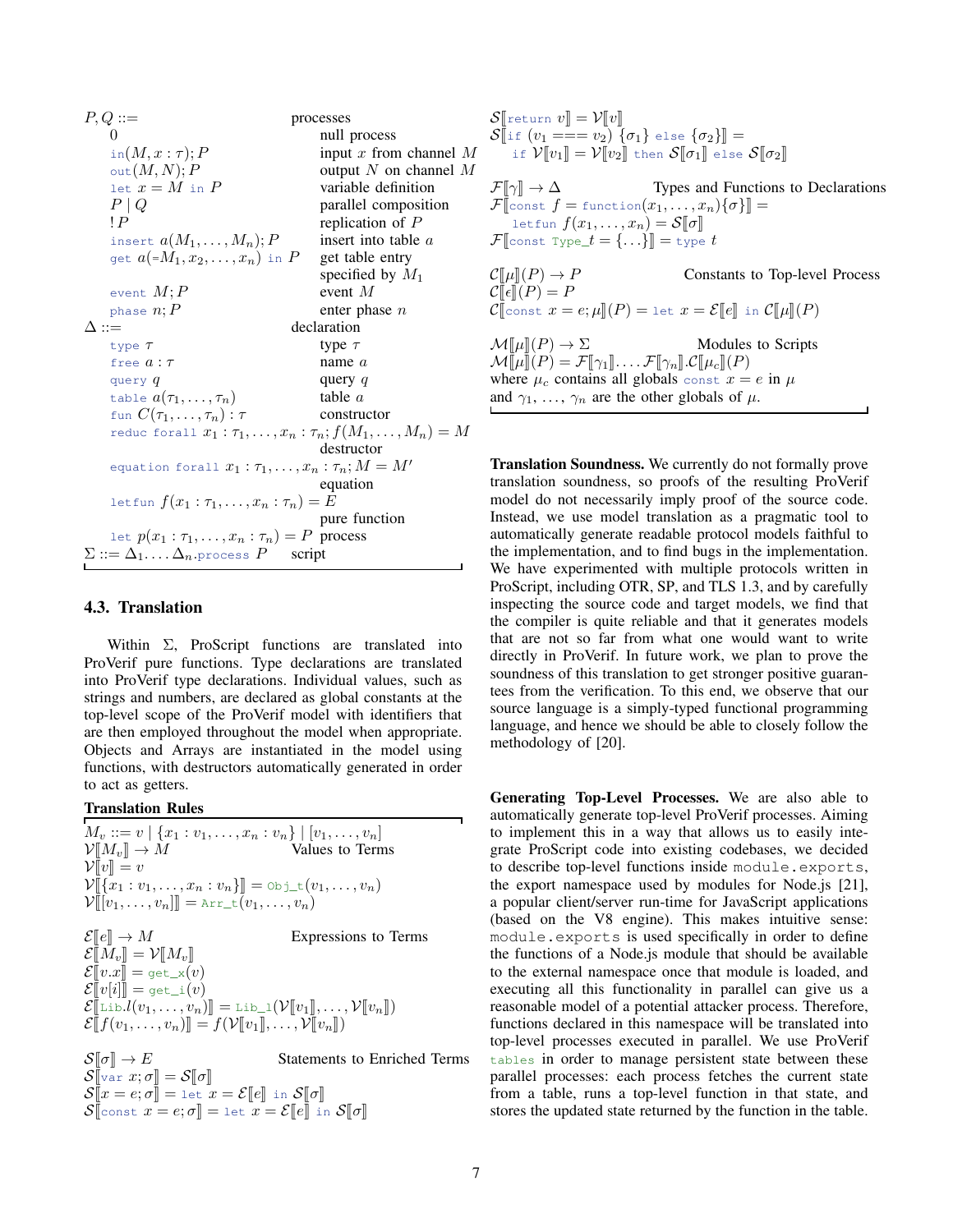#### 4.4. Trusted Libraries for ProScript

Protocol implementations in ProScript rely on a few trusted libraries, in particular, for cryptographic primitives and for encoding and decoding protocol messages.

When deployed in Node.js or within a browser, the protocol code may have access to native cryptographic APIs. However, these APIs do not typically provide all modern cryptographic primitives; for example, the W3C Web Cryptography API does not support Curve25519, which is needed in Signal. Consequently, implementations like Signal Messenger end up compiling cryptographic primitives from C to JavaScript. Even if the desired primitives were available in the underlying platform, accessing them in a hostile environment is unsafe, since an attacker may have redefined them. Consequently, we developed our own libraries for cryptography and message encoding.

The ProScript Cryptography Library (PSCL) is a trusted cryptographic library implementing a variety of modern cryptographic primitives such as X25519, AES-CCM and BLAKE2. All of its primitives are fully type-checked without this affecting speed: in the majority of our benchmarks, PSCL is as fast as or faster than popular JavaScript cryptographic libraries like SJCL and MSR JavaScript Crypto, which do not even benefit from defensive type checking

More crucially, PSCL functions used in ProScript code are detected by the ProScript compiler as it produces the applied pi model of the implementation, giving it the ability to convert each call to a cryptographic primitive to a call to the corresponding symbolic function in ProVerif. For example, if the ProScript compiler sees a call to PSCL's X25519 implementation, it will automatically translate it to a standard Diffie-Hellman construction in ProVerif.

### 5. Implementing and Verifying SP

We describe SP, a variant of Signal Protocol that closely follows TextSecure version 3. We show how we implement and verify this protocol in our framework.

#### 5.1. Protocol Overview

In SP, as illustrated in Figure 2, each client publishes a long-term Diffie-Hellman public key and a set of ephemeral Diffie-Hellman public keys (called *"pre-keys"*). These keys include both signed pre-keys, which can be reused for some period of time, and non-signed, one-time pre-keys, which are fresh at each session. To send a message to Bob, Alice retrieves Bob's long-term keys  $(g^{b_{3dh}}, g^{b_{sig}})$ , a signed prekey  $g^{b_s}$  and a one-time pre-key  $g^{b_o}$ . She then chooses her own ephemeral  $g^{a_e}$ . A four-way Diffie-Hellman handshake is accomplished using Alice and Bob's long-term identity keys and their short-term ephemeral keys in order to derive the session secret  $S$ . The one-time pre-key is optional: when there remains no available one-time pre-key, the exchange is performed with a triple Diffie-Hellman handshake. An encryption key,  $k_{enc}$ , is then derived from  $S$  by Hash-Based Key Derivation (HKDF) [22] and the message  $M_0$  is sent encrypted under the authenticated encryption scheme AES-GCM, with public and ephemeral keys as associated data:  $ENC(k, m, ad)$  means that m is encrypted with k and both the message  $m$  and the associated data  $ad$  are authenticated. Subsequent messages in the conversation obtain authentication by chaining to  $S$  via a forward-ratcheting construction that also employs HKDF. Each sent message includes its own newly generated ephemeral public key and the protocol's double ratchet key refresh mechanism manages the key state by advancing key chaining with every message.

SP's forward and future secrecy goals are intended to make it so that the compromise of Alice or Bob's long-term keys allows for their impersonation but not for the decryption of their messages. The use of a signed initial ephemeral pre-key results in weaker forward secrecy guarantees for the first flight of messages from A to B: no forward secrecy is provided if both the long-term keys and pre-keys are leaked, although the guarantees for subsequent flights remain strong. If pre-keys are not signed, then the protocol only offers weak forward secrecy with respect to long-term key leakage. We note that the term "forward secrecy" can be confusing in a protocol like Signal, because a number of keys are at stake: long-term keys  $((a_{3dh}, a_{sig}), (b_{3dh}, b_{sig}))$ , signed prekey  $b_s$ , one-time pre-key  $b_o$ , ephemeral keys  $(a_e, a_{e'}, b_{e'}),$ root keys ( $rk_{ab}$ ,  $ck_{ab}$ ,  $rk_{ba}$ ,  $ck_{ba}$ ) and message keys ( $k_{enc}$ ). Any formal analysis of the protocol must precisely state which of these keys can be compromised and when.

Differences from other versions of Signal. An earlier version of the protocol, TextSecure Version 2, was cryptographically analyzed in previous work [2]. There are two key differences between SP and TextSecure Version 2.

Signed, Time-Based Pre-Keys. Version 2 uses a triple Diffie-Hellman handshake with one of a hundred pre-keys that Bob stores on the server (including a "last-resort" prekey). TextSecure Version 3 and all subsequent versions of Signal, including SP, use a signed time-based pre-key, used in conjunction with an unsigned one-time pre-key in case it is available. Bob periodically replaces his signed pre-key (for example, once every week), which may be re-used until its replacement and refreshes his collection of unsigned onetime pre-keys. In SP, when one-time pre-keys are exhausted, no "last-resort" pre-key is used.

**Stronger Identity Protection.** Since Version 3,  $tag_n$  is expanded to include the long-term identities of the sender and recipient, which is not the case in Version 2. This provides a slightly stronger authentication guarantee in the rare case that the encryption keys for different pairs of users turns out to be the same.

In addition to these differences with Version 2, SP also differs from other variants of Signal in one key aspect. In SP, long-term identities are split into one Diffie-Hellman key pair and one signing key pair. In Signal, the same key pair is used for both operations, by applying an elliptic curve conversion from the Montgomery curve-based Diffie-Hellman key pair to obtain its twisted Edwards curve-based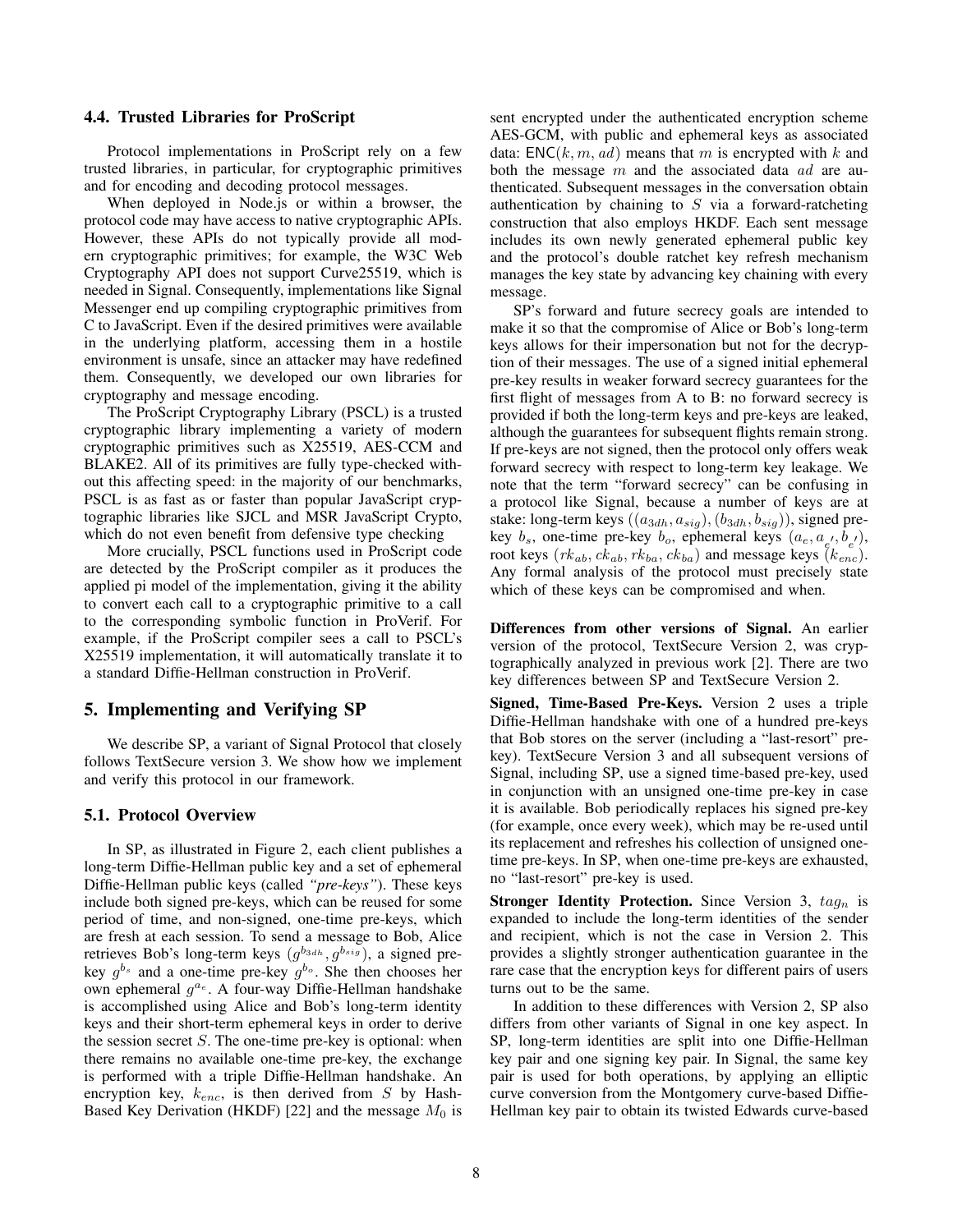

Figure 2: SP, a variant of Signal with minor differences. Alice requests a signed pre-key from Bob (via the server) and sends an initial message  $M_0$ . Bob accomplishes his side of the key exchange and obtains  $M_0$ . Bob later sends his reply  $M_1$ , illustrating the Axolotl ratchet post-AKE. We ignore the hash-based ratchet that occurs when two consecutive messages are sent in the same direction.  $c_i$  refers to various constants found throughout the protocol.

signing key pair equivalent. We choose to use separate keys instead, because in our cryptographic proof, we do not want to add a non-standard cryptographic assumption about the use of the same key in two independent cryptographic operations. In exchange for using standard cryptographic assumptions, we consider the cost of adding an extra 32 byte key to the protocol to be acceptable.

### 5.2. Protocol Implementation

To implement SP in ProScript, we must first deconstruct it into various protocol components: structures for managing keys and user states, messaging functions, APIs and toplevel processes. ProScript is well-equipped to handle these protocol components in a way that lends itself to model extraction and verification. We break down our ProScript SP implementation into:

Types for State and Key Management. ProScript's type declaration syntax can be used to declare types for individual elements such as encryption keys but also for collections of elements such as a conversation party's state. These declarations allow for the construction of common data structures used in the protocol and also makes their management and modification easier in the extracted ProVerif models.

Messaging Interface. The ProScript implementation exposes the generic messaging API in a single global object. All interface access provides purely state-passing functionality.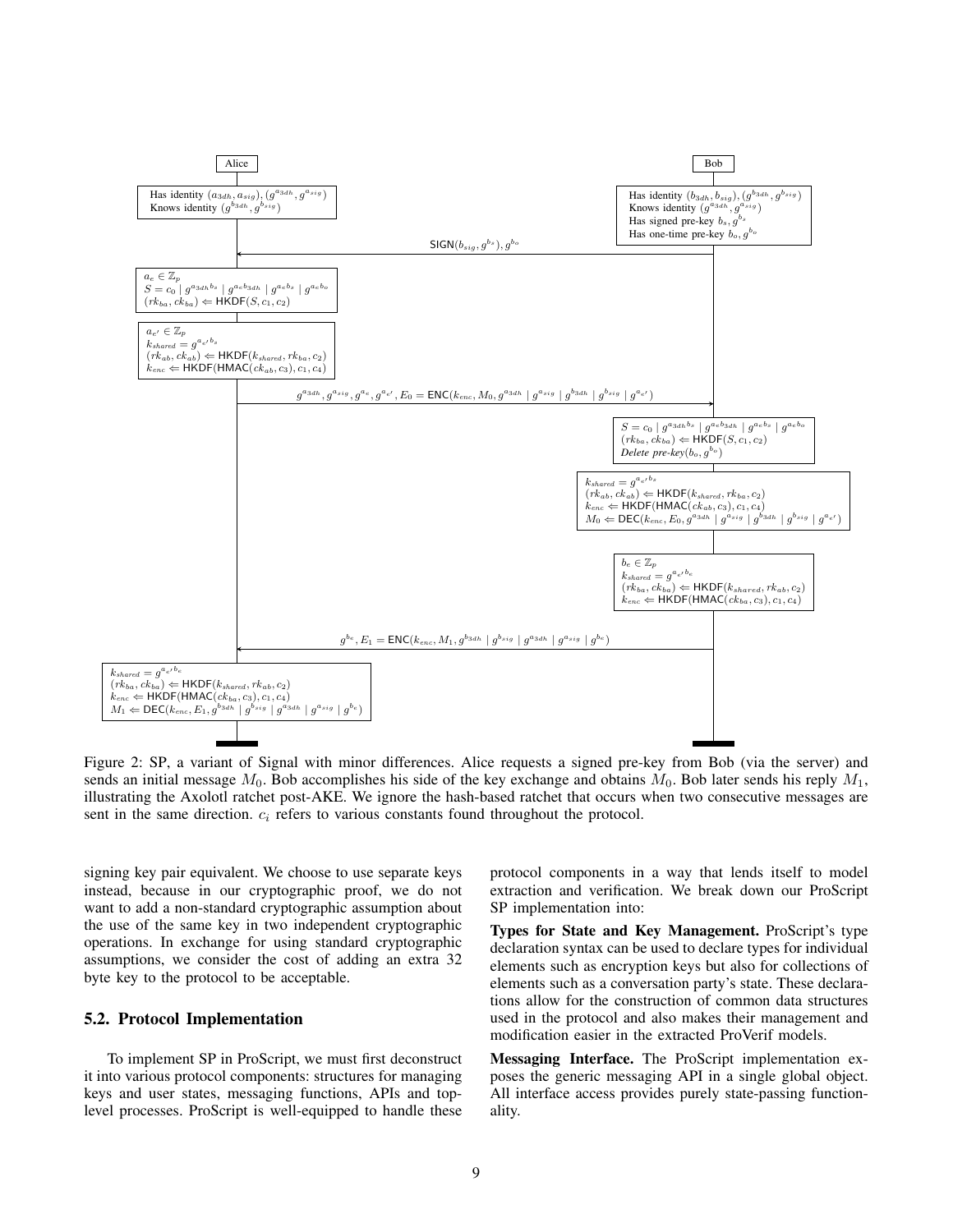| Goals      | <b>Messages</b> | Parties | Roles | Time         |
|------------|-----------------|---------|-------|--------------|
| Secrecy    |                 | A, B    | One   | 00h.04m.07s. |
| Secrecy    |                 | A, B    | Two   | 00h.11m.17s. |
| Indist.    |                 | A, B    | One   | 02h.06m.15s. |
| Authen.    |                 | A, B, M | One   | 00h.58m.19s. |
| Authen.    |                 | A, B, M | Two   | 29h.17m.39s. |
| Fo. Se.    |                 | A, B    | One   | 00h.04m.14s. |
| <b>KCI</b> |                 | A, B    | One   | 00h.19m.20s. |

Figure 3: Verification times for SP ProVerif models.

Long-Term and Session States. Protocol functions take long-term and session states  $(S^a, T^{ab}_n)$  as input and return  $T_{n+1}^{ab}$ .  $S^a$  contains long-term values such identity keys, while  $T$  includes more session-dependent values such as ephemerals, containing the current ephemeral and chaining keys for the session context and status, indicating whether the application layer should perform a state update.

Internal Functions. Utility functionality, such as key derivation, can also be described as a series of pure functions that are not included in the globally accessible interface.

Top-Level Process. A top-level process can serve as a harness for testing the proper functioning of the protocol in the application layer. Afterwards, when this top-level process is described in the extracted ProVerif model, the implementer will be able to use it to define which events and security properties to query for.

Inferred Types in ProScript. ProScript type declarations allow for the easier maintenance of a type-checkable protocol implementation, while also allowing the ProScript compiler to translate declared types into the extracted ProVerif model. Defining a key as an array of 32 bytes will allow the ProScript compiler to detect all 32 byte arrays in the implementation as keys and type their usage accordingly.

#### 5.3. Protocol Verification

We use ProVerif to verify the security goals of our extracted model by defining defining queries that accurately test the resilience of security properties against an active adversary. Under an active Dolev-Yao adversary, ProVerif was able to verify confidentiality, authenticity, forward secrecy and future secrecy for Alice and Bob initializing a session and exchanging two secret messages, with a compromised participant, Mallory, also being allowed to initialize sessions and exchange non-secret messages with Alice and Bob. Our analysis revealed two novel attacks: a key compromise impersonation attack and a replay attack, for which we propose a fix. Aside from these attacks, we were also able to model the previously documented Unknown Keyshare Attack [2].

Extracts of our compiled SP implementation are available online [23]. Models begin with type declarations followed by public constant declarations, equational relationships for cryptographic primitives, protocol functions, queries and relevant names and finally the top-level process with its associated queries.

The top-level process queries for security properties such as confidentiality, authenticity and forward secrecy between two roles: an initiator (e.g. Alice) who sends an initial message and thereby initializes an authenticated key exchange, and a responder (e.g. Bob) who receives the message and who may send a response. Some models include a third compromised identity, Mallory, who also communicates with Alice and Bob but while leaking her private keys to the attacker beforehand. In some instances, we also model parallel process executions where each identity (Alice, Bob and optionally Mallory) assumes both the role of the initiator and the responder. We informally call this latter scenario a "two-way role" model.

Secrecy and Indistinguishability. For every message considered in our protocol model, we define a secret constant  $M_n$  where  $M_1$  is the initial message in a session. These secret values are then used as the plaintext for the encrypted messages sent by the principals. We show that an active attacker cannot retrieve a message's plaintext  $M_n$  using the query:

$$
query(attacker(M_n)) \qquad (1)
$$

Similarly, we show indistinguishability using the query query(noninterf $(M_n)$ ).

Forward and Future Secrecy. We examine forward and future secrecy in Signal Protocol in multiple scenarios: the compromise of long-term keys and the compromise of message keys in two different types of message flights. In these scenarios, we need to model that keys are leaked after sending or receiving certain messages. We rely on ProVerif *phases* for that: intuitively, t represents a global clock, and processes occurring after the declaration of a phase  $t$  are active only during this phase.

We show that message  $M_1$  remains secret by query (1) even if the long-term keys  $(a_{3dh}, a_{sig}, b_{3dh}, b_{sig})$  are leaked after sending  $M_1$ . Furthermore, we can modify our ProVerif model to produce a sanity check: if responder Bob skips the signature check on  $g^{a_s}$ , ProVerif shows that an active attacker becomes capable of violating this forward secrecy property.

Next, we examine two different messaging patterns in the Double Ratchet algorithm and find that they approach forward and future secrecy differently:

• Single-Flight Pattern. In this scenario, Alice sends Bob a number of messages  $M_n$  and  $M_{n+1}$  where  $n > 1$  and does not receive a response. In this scenario, Bob's lack of response does not allow Alice to obtain a fresh ephemeral key share  $g^{b_e}$  required to establish a new  $k_{shared}$  in  $T_{n+1}^{ab}$ to be used for  $M_{n+1}$ , so Alice just updates the key  $ck_{ab}$  by hashing it. If Alice's session state  $T_{n+1}^{ab}$ , (which, recall, contains  $a_e^{n+1}$  and  $(rk_{ab}, c k_{ab})$  for  $M_{n+1}$ ), is leaked, then  $M_n$  remains secret (forward secrecy). Obviously, to take advantage of this property in case of compromise,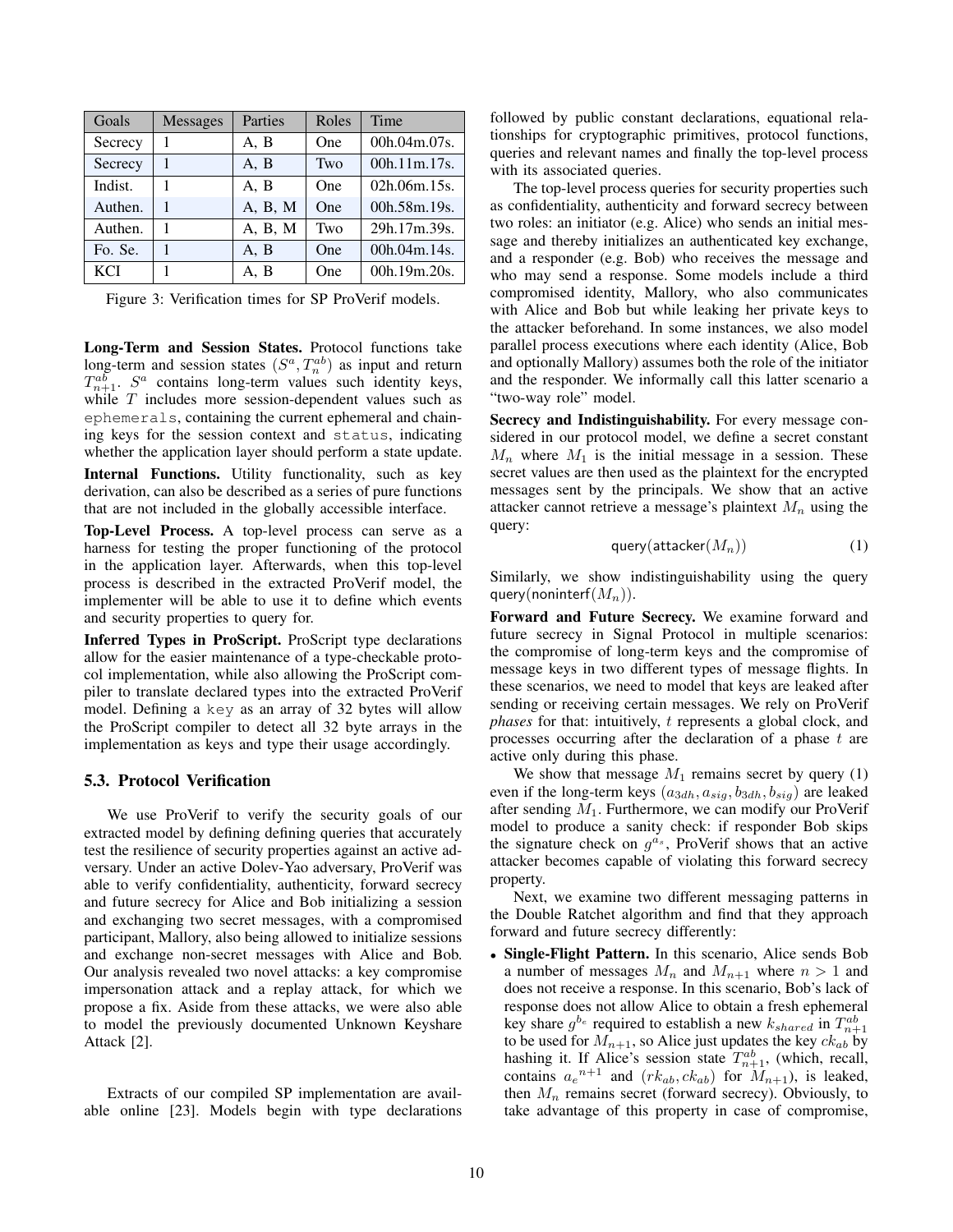the keys  $(rk_{ab}, c k_{ab})$  for  $M_n$  must have been appropriately deleted, which is delicate when messages are received outof-order: if  $M_{n_1}, \ldots, M_{n_k}$   $(n_1 < \ldots < n_k)$  have been received, the receiver should keep the chaining key  $ck_{ab}$ for  $M_{n_k+1}$  and the encryption keys  $k_{enc}$  for the messages  $M_i$  not received yet with  $i < n_k$ . If  $T_n^{ab}$  is leaked, then  $M_{n+1}$  is not secret, so no future secrecy is obtained.

Message-Response Pattern. In this scenario, Alice sends Bob a single message  $M_n$  where  $n > 1$  and receives a response  $M_{n+1}$  before sending  $M_{n+2}$ . Upon receiving  $M_{n+1}$ , Alice will be able to derive a fresh  $k_{shared}$  =  $g^{a_e^{n+2}b_e^{n+1}}$ . As a result, if  $T_{n+2}^{ab}$  is leaked, then  $M_n$ remains secret (forward secrecy) and if  $T_n^{ab}$  is leaked after  $M_{n+1}$  is received, then  $M_{n+2}$  remains secret (future secrecy).

Message Authenticity. Signal Protocol relies on a Truston-First-Use (TOFU) authentication model: Alice assumes that Bob's advertised identity key is authenticated and untampered with and employs it as such until an event causes the trust of the key to be put in question, such as a sudden identity key change or an out of band verification failure. We model TOFU by embedding Alice and Bob's identity keys into each other's initial states. We are then free to model for message authenticity: informally, if  $B$  receives a message  $M$  from  $A$ , we want  $A$  to have sent  $M$  to  $B$ . In ProVerif, we can specify two events:  $Send(A, B, M)$ , which means that A sends M to B and  $Recv(A, B, M)$ , which means that  $B$  receives  $M$  from  $A$ . We can then formalize the correspondence

$$
event(Recv(A, B, M)) \Longrightarrow event(Send(A, B, M))
$$
 (2)

which checks if for all  $Recv(A, B, M)$  events, it must be the case that a  $Send(A, B, M)$  event has also been executed.

ProVerif succeeds in proving correspondence (2) using public keys  $A$  and  $B$ . While this implies the desired property when the relation between the public keys and the identity of the principals is bijective, a limitation of this approach is that the identities of the principals are only expressed in terms of keys and not as a more personally-linked element, such as for example a phone number. Therefore, we cannot formally express stronger identity binding as part of the protocol model. This point leads to the Unknown Key Share Attack first reported for Signal Protocol Version 2 [2]: if an adversary can register the public keys  $(g^{b_{3dh}}, g^{b_{sig}})$  of B as public keys of  $C$  and  $A$  sends a message to  $C$ , then  $C$  can forward this message to  $B$  and  $B$  will accept it as coming from  $A$ , since  $B$  and  $C$  have the same public keys.

No Replays. This property is similar to message authenticity, but uses an injective correspondence instead, which means that each execution of  $Recv(A, B, M)$  corresponds to a distinct execution of  $Send(A, B, M)$ :

$$
\mathsf{inj\text{-}event}(\mathsf{Recv}(A, B, M)) \Longrightarrow \mathsf{inj\text{-}event}(\mathsf{Send}(A, B, M))
$$

When a optional one-time pre-key is involved in the initial session handshake, ProVerif shows that the injective correspondence holds for the first message in the conversation. However, when this optional one-time pre-key is not used, a replay attack is detected. Signal Protocol Version 3 will accept a Diffie-Hellman handshake that only employs identity keys and signed pre-keys, both of which are allowed to be reused across sessions. This reuse is what makes a replay attack possible. We propose a fix for this issue by having clients keep a cache of the ephemeral keys used by the sender of received messages, associated with that sender's identity key. We are able to expand our event queries in ProVerif to account for this fix by showing the non-injective correspondence of the Send and Recv events with added ephemeral keys. Coupled with a caching of ephemeral keys, we can ensure that the Recv event is only executed once per ephemeral key. Hence, the injective correspondence is implied by the non-injective correspondence.

Key Compromise Impersonation (KCI). We present a novel key compromise impersonation attack: to detect KCI, we consider a scenario in which Alice or Bob's keys are compromised and test again for authenticity of messages received by the compromised principal. When Alice or Bob's long-term secret key is compromised, ProVerif shows that message authenticity still holds. However, when Bob's signed pre-key is also compromised, ProVerif finds an attack against message authenticity. This is a novel key compromise impersonation attack: when the adversary has Bob's signed pre-key  $s$ , he can choose  $x$  and  $x'$  and compute the session keys using Alice's and Bob' public keys  $(g^{a_{3dh}}, g^{a_{sig}})$  and  $(g^{b_{3dh}}, g^{b_{sig}})$  and Bob's one time pre-key  $g^o$  and send his own message in Alice's name. This message is accepted by Bob as if it came from Alice: the event Recv $(A, B, M)$  is executed without having executed  $Send(A, B, M).$ 

Integrating Symbolic Verification into the Development Cycle. Human-readability of the automatically compiled ProVerif model is key to our verification methodology. In the case of a query failure, users can opt to modify their implementation and recompile into a new model, or they can immediately modify the model itself and re-test for security queries within reasonable model verification times. For example, if an implementer wants to test the robustness of a passing forward secrecy query, they can disable the signature verification of signed pre-keys by changing a single line in the model, causing the client to accept any pre-key signature.

### 6. Cryptographic Proofs with CryptoVerif

To complement the results obtained in the symbolic model using ProVerif, we use the tool CryptoVerif [5] in order to obtain security proofs in the computational model. This model is much more realistic: messages are bitstrings; cryptographic primitives are functions from bitstrings to bitstrings; the adversary is a probabilistic Turing machine. CryptoVerif generates proofs by sequences of games [24], [25], like those written manually by cryptographers, automatically or with guidance of the user.

The computational model is more realistic, but it also makes it more difficult to mechanize proofs. For this reason,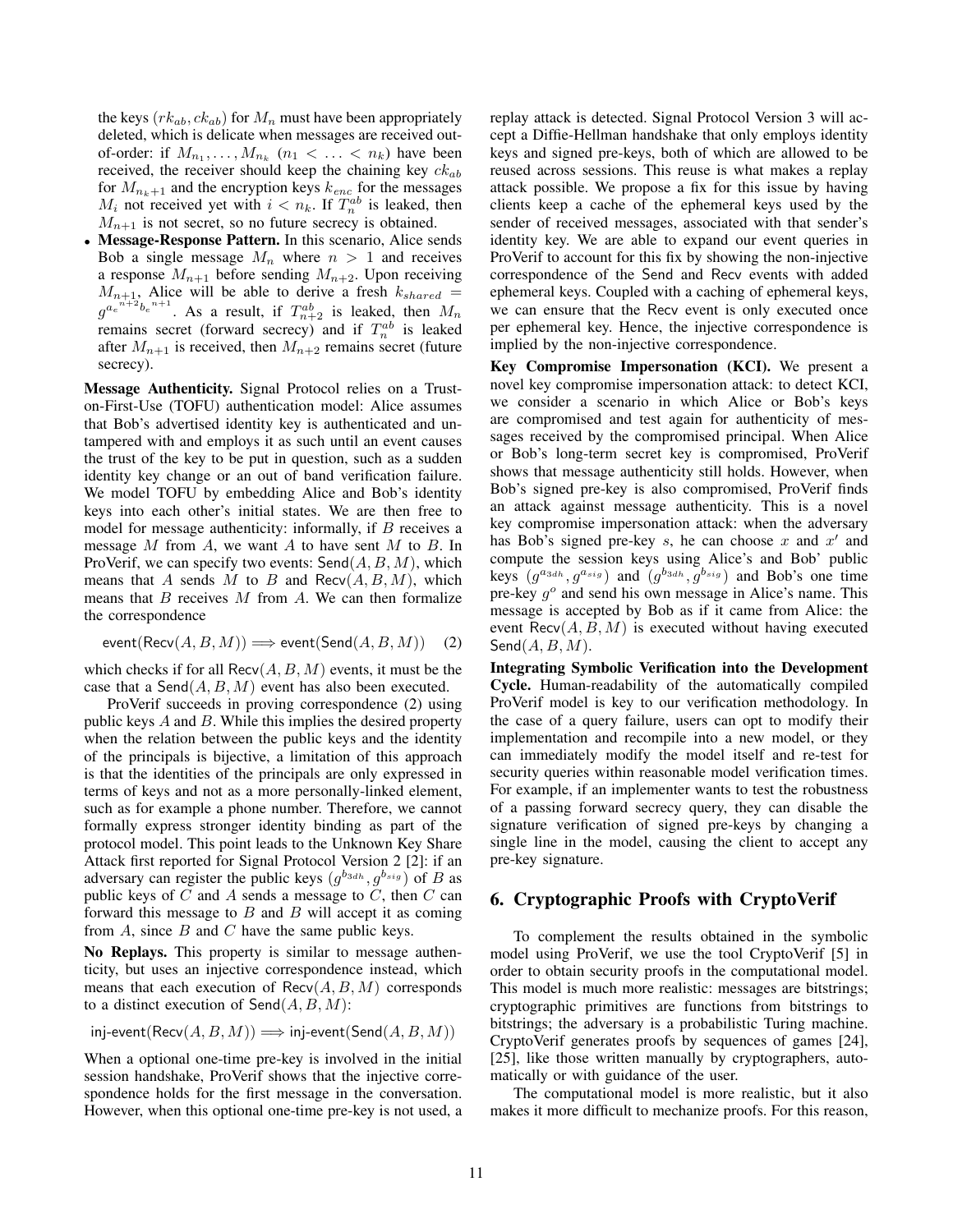CryptoVerif is less flexible and more difficult to use than ProVerif, and our results in the computational model are more limited. We model only one message of the protocol (in addition to the pre-keys), so we do not prove properties of the ratcheting algorithm. Considering several data messages exceeds the current capabilities of CryptoVerif—the games become too big.

Rather than directly using models generated from our ProScript code, we manually rewrite the input scripts of CryptoVerif, for two main reasons:

- The syntax of the protocol language of CryptoVerif differs slightly from that of ProVerif. We plan to overcome this difficulty in the future by modifying the syntax of CryptoVerif so that it is compatible with ProVerif.
- The kinds of models that are easy to verify using CryptoVerif differ from those that are easy for ProVerif; therefore, even if the source syntax were the same, we would still need to adapt our compiler to generate specialized models that would be more conducive to CryptoVerif's game-based proofs.

## 6.1. Assumptions

We make the following assumptions on the cryptographic primitives:

- The elliptic curve Ec25519 satisfies the gap Diffie-Hellman (GDH) assumption [26]. This assumption means that given g,  $g^a$ , and  $g^b$  for random a, b, the adversary has a negligible probability to compute  $g^{ab}$  (computational Diffie-Hellman assumption), even when the adversary has access to a decisional Diffie-Hellman oracle, which tells him given  $G, X, Y, Z$  whether there exist x, y such that  $X = G^x$ ,  $Y = G^y$ , and  $Z = G^{xy}$ . When we consider sessions between a participant and himself, we need the square gap Diffie-Hellman variant, which additionally says that given g and  $g^a$  for random  $a$ , the adversary has a negligible probability to compute  $g^{a^2}$ . This assumption is equivalent to the GDH assumption when the group has prime order [27], which is true for Ec25519 [28]. We also added that  $x^y = x'^y$  implies  $x = x'$  and that  $x^y = x^{y'}$ implies  $y = y'$ , which hold when the considered Diffie-Hellman group is of prime order.
- Ed25519 signatures, used for signing pre-keys, are unforgeable under chosen-message attacks (UF-CMA) [29].
- The functions

$$
x_1, x_2, x_3, x_4 \mapsto \text{HKDF}(x_1 \|x_2\|x_3\|x_4, c_1, c_2)
$$
  
\n
$$
x_1, x_2, x_3 \mapsto \text{HKDF}(x_1 \|x_2\|x_3, c_1, c_2)
$$
  
\n
$$
x, y \mapsto \text{HKDF}(x, y, c_2)
$$
  
\n
$$
x \mapsto \text{HKDF}(x, c_1, c_4)
$$

are independent random oracles, where  $x$ ,  $y$ ,  $x_1$ ,  $x_2$ ,  $x_3, x_4$ , and  $c_1$  are 256-bit long. We further justify this assumption in the full version of this work [23]: there, we show that these functions are indifferentiable [30] from independent random oracles, assuming that the compression function underlying SHA256 is a random oracle. (The considered HKDF function [22] is defined from HMAC-SHA256, which is itself defined from SHA256.)

- HMAC-SHA256 is a pseudo-random function (PRF) [31]. This assumption is used for  $HMAC(ck_{ab}, \cdot)$  and  $HMAC(ck_{ba}, \cdot).$
- The encryption scheme ENC, which is AES-GCM, is a secure authenticated encryption with associated data (AEAD). More precisely, it is indistinguishable under chosen plaintext attacks (IND-CPA) and satisfies ciphertext integrity (INT-CTXT) [32], [33].

CryptoVerif provides a library that predefines the most common cryptographic assumptions, so that the user does not have to write them for each protocol. In our work, we had to adapt these predefined assumptions to our specific needs: the GDH assumption is predefined, but the square GDH variant is not; unary random oracles are predefined, but we also needed binary, ternary, and 4-ary ones; predefined PRFs, SUF-CMA MACs, and IND-CPA encryption schemes use a key generation function, while in our schemes the key is a plain random bitstring, without a key generation function. Adapting the definition of primitives did not present any major difficulty. As mentioned in  $\S$  5.1, we had to make one modification to the original Signal Protocol, for it to be provable in the computational model: we use different keys for the elliptic curve Diffie-Hellman and elliptic curve signatures. It is well-known that using the same keys for several cryptographic primitives is undesirable, as proving security requires a joint security assumption on the two primitives in this case. Therefore, we assume each protocol participant to have two key pairs, one for Diffie-Hellman and one for signatures. This problem remains undetected in a symbolic analysis of the protocol.

#### 6.2. Protocol Model

We model SP as a process in the input language of CryptoVerif, which is similar to the one of ProVerif. We consider simultaneously the protocol of Figure 2 and the version without the optional one-time pre-key  $b<sub>o</sub>$ . As mentioned above, we consider only one message in each session. Our threat model includes an untrusted network, malicious principals, and long-term key compromise, as mentioned in § 2. It does not include session state compromise, which is less useful with a single message.

At a high level, we use the same messaging API as in § 2. However, to make verification easier for CryptoVerif, we specify a lower-level interface. We consider two honest principals Alice and Bob, and define separate processes for Alice interacting with Bob, with herself, or with a malicious participant, Bob interacting with Alice, and Bob interacting with himself or a malicious participant, as well as similar processes with the roles of Alice and Bob reversed. The adversary can then implement the high-level interface of § 2 from this lower-level interface: the adversary is supposed to implement the malicious principals (including defining keys for them) and to call the low-level interface processes to run sessions that involve the honest principals Alice and Bob.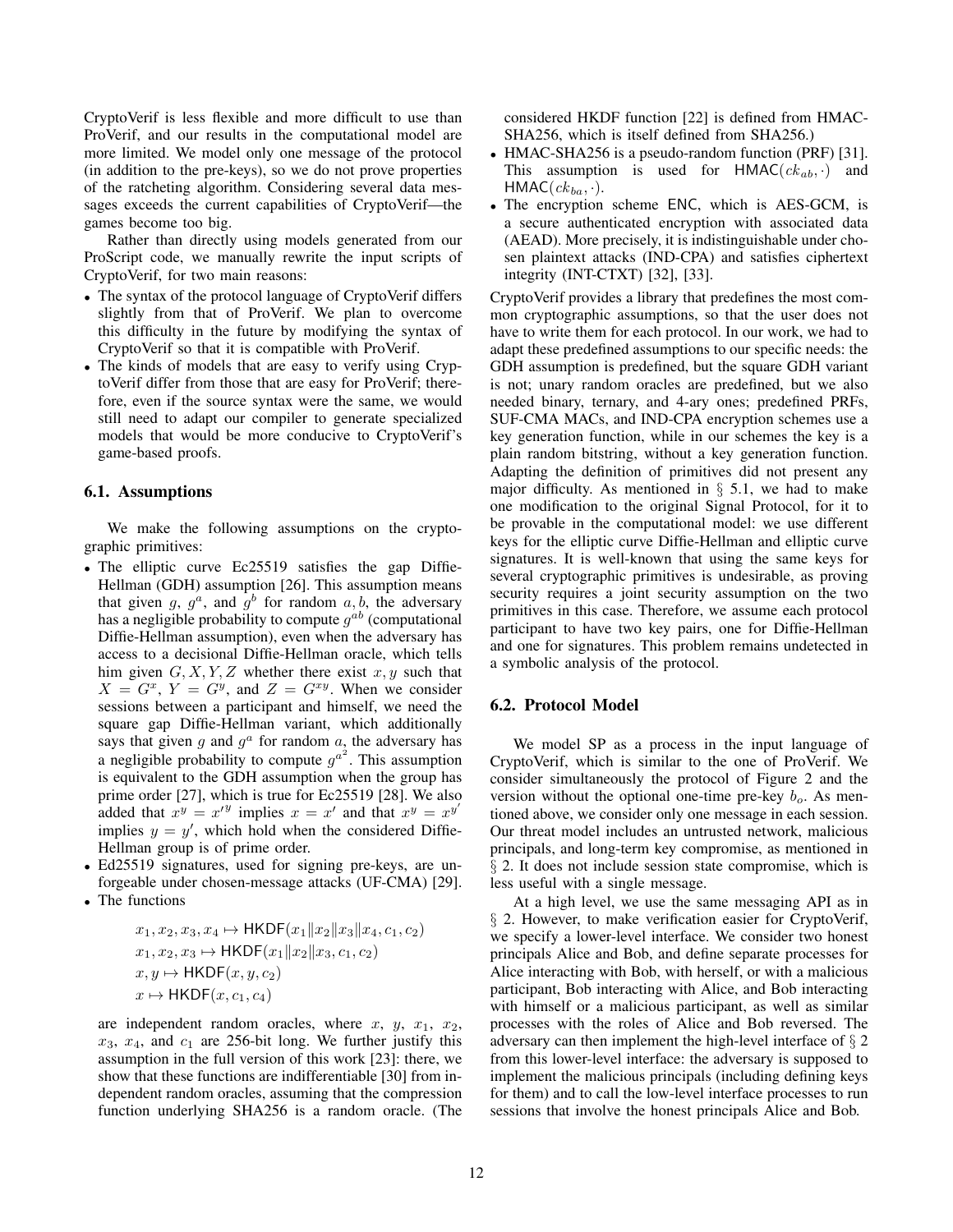We make two separate proofs: In the first one, we prove the security properties for sessions in which Bob generates pre-keys and runs the protocol with Alice. (Other protocol sessions exist in parallel as described above; we do not prove security properties for them. For sessions for which we do not prove security properties, we give to the adversary the ephemeral  $a'_e$  and the key  $rk_{ba}$  or  $rk_{ba}$  and let the adversary encrypt and MAC the message himself, to reduce the size of our processes.) In the second one, we prove the security properties for sessions in which Alice generates pre-keys and runs the protocol with herself. Bob is included in the adversary in this proof. The security for sessions in which Alice generates pre-keys and runs the protocol with Bob follows from the first proof by symmetry. The security for sessions in which Bob generates pre-keys and runs the protocol with himself follows from the second proof. The other sessions do not satisfy security properties since they involve the adversary. (They must still be modeled, as they could break the protocol if it were badly designed.) Therefore, these two proofs provide all desired security properties.

#### 6.3. Security Goals

We consider the following security goals from  $\S$  2:

Message Authenticity, No Replays, and Key Compromise Impersonation (KCI). These properties are modeled by correspondences as in ProVerif  $(\S 5.3)$ . For key compromise impersonation, we consider the compromise of the longterm Diffie-Hellman and signature keys of Bob, and prove again message authenticity. We do not consider the compromise of the signed pre-key since we already know from the symbolic analysis that there is an attack in this case.

Computational Indistinguishability. If A randomly chooses between two messages  $M_0$ ,  $M_1$  of the same length and sends one of them to  $B$ , then the adversary has a negligible probability of guessing which of the two messages was sent. In our model, this is formalized by choosing a random bit  $\text{sec}b \in \{0, 1\}$ ; then A sends message  $M_b$  to B, and we show that the bit secb remains secret, with the query secret sech.

Forward Secrecy. This is proved exactly like indistinguishability, but with an additional oracle that allows the adversary to obtain the secret keys of the principals, thus compromising them.

We do not consider future secrecy since we have a single message. We do not consider secrecy since we directly deal with the stronger property of indistinguishability.

#### 6.4. Results

CryptoVerif proves message authenticity, absence of key compromise impersonation attacks (when the longterm keys of Bob are compromised), indistinguishability, and forward secrecy, but cannot prove absence of replays. This is due to the replay attack mentioned in  $\S$  5.3. Since this attack appears only when the optional one-time prekey is omitted, we separate our property into two: we use

| Goals           | Parties | <b>Running Time</b> |
|-----------------|---------|---------------------|
| Forward Secrecy | A, B, M | 3 min. 58 sec.      |
| Forward Secrecy | A, M    | 7 min. 04 sec.      |
| <b>KCI</b>      | A, B, M | 3 min. 15 sec.      |
| Others          | A, B, M | 4 min. 15 sec.      |
| Others          | A. M    | 3 min. 35 sec.      |

Figure 4: Verification times for SP CryptoVerif models, without anti-replay countermeasure. The runtimes with the anti-replay countermeasure are of the same order of magnitude. Tested using CryptoVerif 1.24.



Figure 5: Cryptocat Architecture: isolating verified and untrusted components in Electron apps within separate processes.

events  $Send(A, B, M)$  and  $Recv(A, B, M)$  for the protocol with optional pre-key and events  $Send3(A, B, M)$  and  $Recv3(A, B, M)$  for the protocol without optional pre-key. CryptoVerif then proves

$$
inj-event(Recv(A, B, M)) \Longrightarrow inj-event(Send(A, B, M))
$$
  
event(Recv3(A, B, M))  $\Longrightarrow$  event(Send3(A, B, M))

which proves message authenticity and no replays when the one-time pre-key is present and only message authenticity when it is absent. This is the strongest we can hope for the protocol without anti-replay countermeasure.

With our anti-replay countermeasure (§5.3), CryptoVerif can prove the absence of replays, thanks to a recent extension that allows CryptoVerif to take into account the replay cache in the proof of injective correspondences, implemented in CryptoVerif version 1.24. Our CryptoVerif proofs have been obtained with some manual guidance: we indicated the main security assumptions to apply, instructed CryptoVerif to simplify the games or to replace some variables with their values, to make terms such as  $m^a = m^b$ appear. The proofs were similar for all properties.

### 7. A Verified Protocol Core for Cryptocat

We now describe how we can rewrite Cryptocat to incorporate our ProScript implementation of SP. We deconstruct the Cryptocat JavaScript code into the following components, as advocated in Figure 1.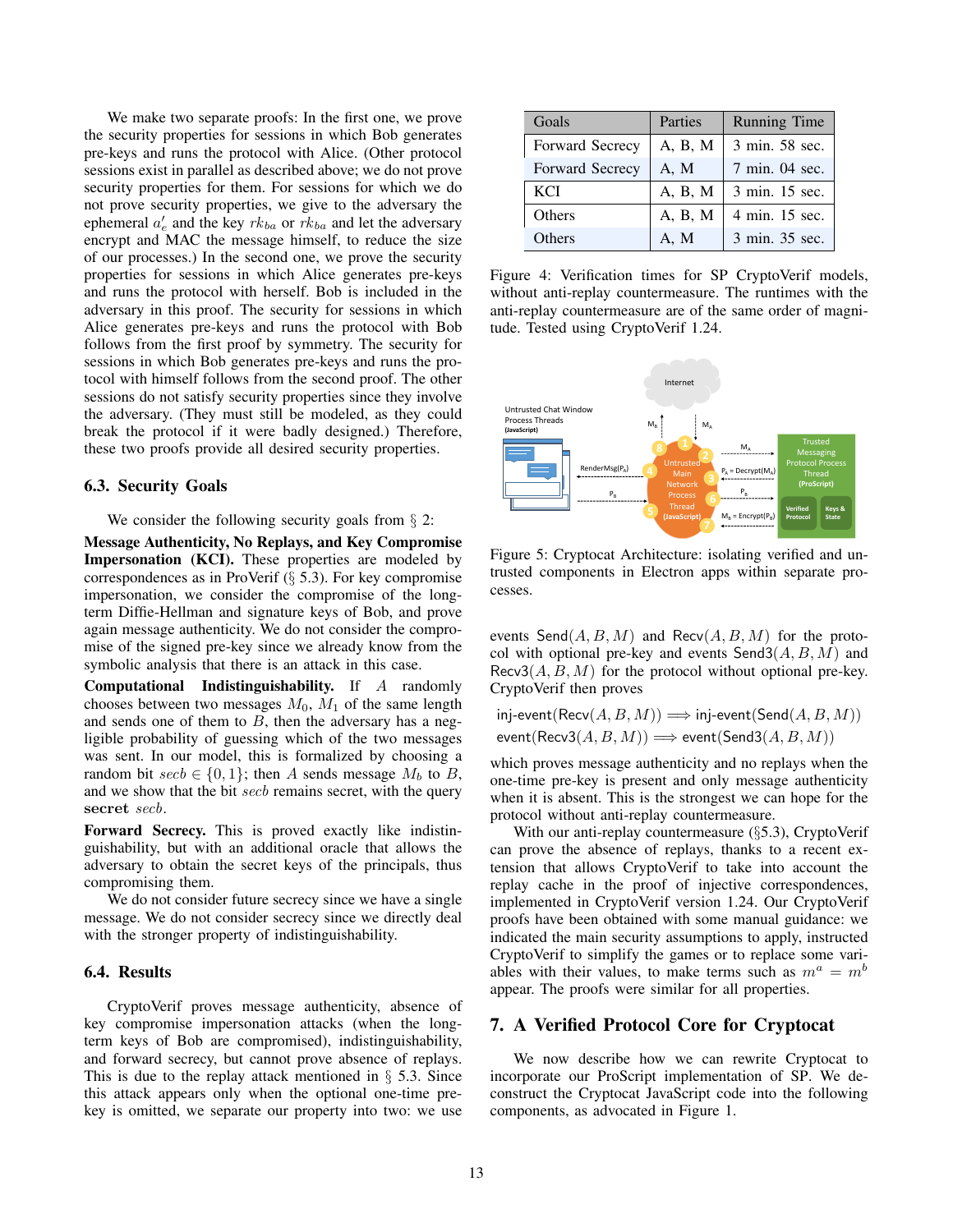- 1) Unverified JavaScript Application This component, which comprises the majority of the code, manages the user's state, settings, notifications, graphical interface and so on. It is connected to the protocol only via the ability to call exposed protocol functions (as documented in  $\S$  2.1). We adopt certain assumptions regarding the unverified JavaScript application, for example that it will not modify the protocol state outside of passing it through the protocol implementation interface.
- 2) Verified Protocol Implementation This component is written in ProScript and resides in a separate namespace, functioning in a purely state-passing fashion. Namely, it does not store any internal state or make direct network calls. This implementation is type-checked, and automatically verified every time it is modified.
- 3) Trusted Library This component provides cryptographic functionality. A goal is to include modern cryptographic primitives (X25519, AES-CCM) and provide type-checking assurances without affecting speed or performance.

This layered architecture is essential for our verification methodology, but is quite different from other messaging applications. For example, the Signal Desktop application is a Chrome browser application also written in JavaScript [34]. Parts of the protocol library are compiled from C using Emscripten, presumably for performance, parts are taken from third-party libraries, and other protocol-specific code is written in JavaScript. The resulting code (1.5MB, 39Kloc) is quite hard to separate into components, let alone verify for security. We hope that our layered approach can lead to verified security guarantees without sacrificing performance or maintainability.

## 7.1. Isolating Verified Code

We build Cryptocat using Electron [35], a framework for JavaScript desktop applications. Electron is built on top of the Node.js JavaScript runtime and the Chromium web renderer. By default, Electron allows applications to load any Node.js low-level module, which can in turn perform dangerous operations like accessing the file system and exfiltrate data over the network. Since all Node.js modules in a single process run within the same JavaScript environment, malicious or buggy modules can tamper with other modules via prototype poisoning or other known JavaScript attack vectors. Consequently, all Electron apps, including other desktop Signal implementations like WhatsApp and Signal messenger effectively include all of Electron and Node.js into their trusted computing base (TCB).

We propose a two-pronged approach to reduce this TCB.

Language-Based Isolation. Since ProScript is a subset of Defensive JavaScript, ProScript protocol code is isolated at the language level from other JavaScript code running within the same process, even if this code uses dangerous JavaScript features such as prototype access and modification. To ensure this isolation, ProScript code must not call any external (untyped) libraries.

Process Thread Isolation. We exploit features of Electron in order to isolate components of our application in different CPU threads as seen in Figure 5. When a message arrives on the network (1), the main network thread can only communicate with our Protocol TCB using a restrictive inter-process communication API. The TCB then uses its internal verified protocol functionality and state management to return a decryption of the message (3), which is then forwarded again via IPC to the chat window (4), a third separate CPU thread which handles message rendering. Furthermore, the TCB process is disallowed from loading any Node.js modules.

In particular, the network process is isolated from the chat media rendering process; neither ever obtain access to the key state or protocol functionality, which are all isolated in the ProScript protocol process. When Bob responds, a similar IPC chain of calls occurs in order to send his reply back to Alice (5, 6, 7, 8). Even if an error in the rendering code or in the XML parser escalated into a remote takeover of the entire web renderer, the calls to the protocol TCB would be restricted to those exposed by the IPC API. However, these isolation techniques only protect the ProScript code within our application when executed within a correct runtime framework. None of these techniques can guard against bugs in V8, Node.js, or Electron, or against malicious or buggy Node.js or Electron modules loaded by the application.

#### 7.2. Performance and Limitations

Although we have verified the core protocol code in Cryptocat and tried to isolate this code from unverified code, the following limitations still apply: we have not formally verified the soundness of the cryptographic primitives themselves, although writing them in Defensive JavaScript does provide type safety. We have also not formally verified the Electron framework's isolation code. Similarly, we do not claim any formal verification results on the V8 JavaScript runtime or on the Node.js runtime. Therefore, we rely on a number of basic assumptions regarding the soundness of these underlying components. Cryptocat's successful deployment provides a general guideline for building, formally verifying, and isolating cryptographic protocol logic from the rest of the desktop runtime. Designing better methods for implementing and isolating security-critical components within Electron apps with a minimal TCB remains an open problem.

## 8. Related Work

Extracting Protocol Models from Running Code. There have been previous attempts [36] to extract ProVerif models from typed JavaScript, such as *DJS2PV* [7]. However, DJS2PV was only tested on small code examples: attempting to translate a complete implementation such as Signal Protocol resulted in a 3,800 line model that attempts to precisely account for the heap, but could not verify due to an exploding state space. Previous efforts such as FS2PV [20]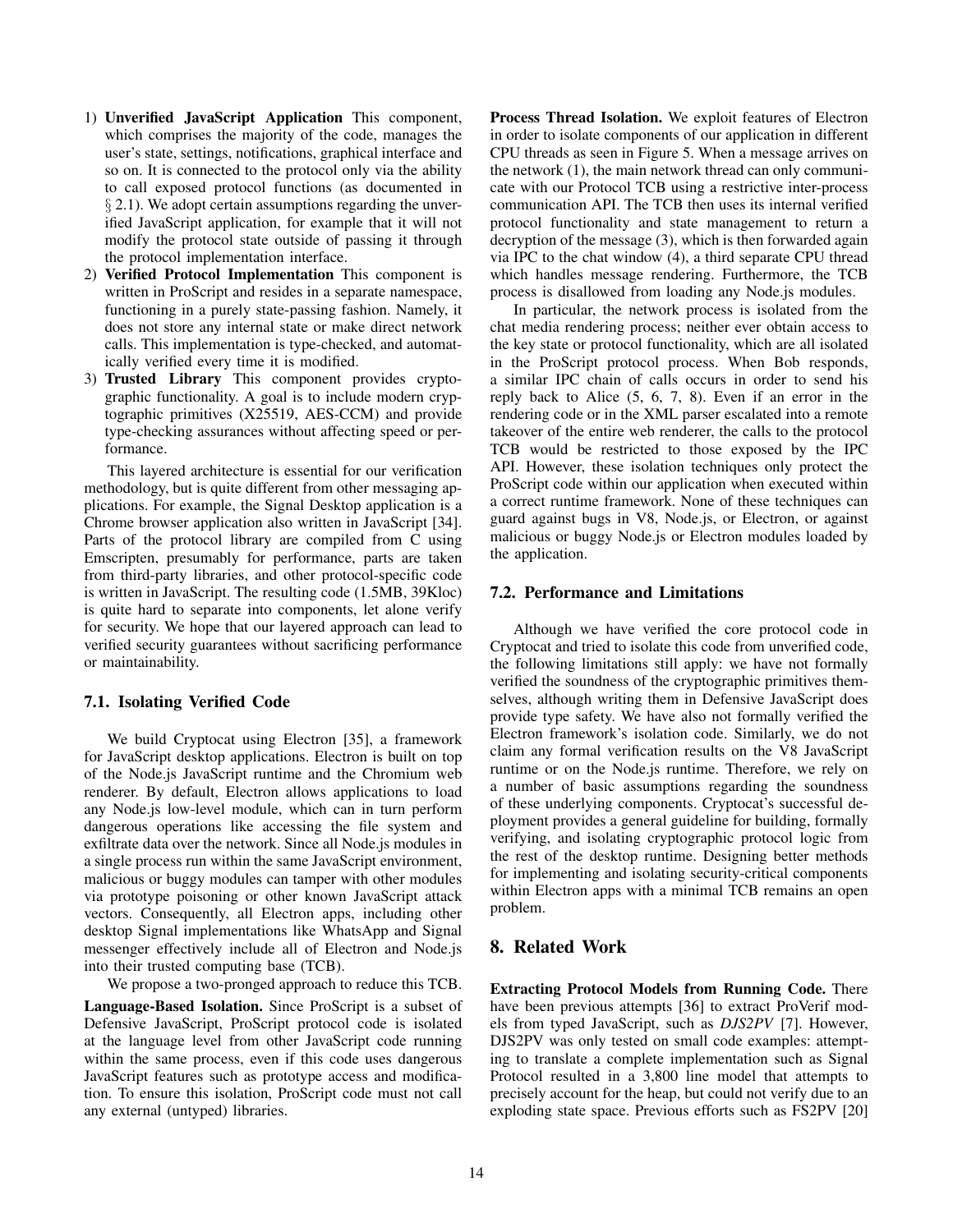avoided this problem by choosing a purely functional source language that translated to simpler pi calculus scripts. We adopt their approach in ProScript to generate briefer, more readable models.

Type Systems for JavaScript. TypeScript [37], Flow [38], Defensive JavaScript and TS\* [39] all define type systems that can improve the security of JavaScript programs. The type system in ProScript primarily serves to isolate protocol code from untrusted application and to identify a subset of JavaScript that can be translated to verifiable models.

Formal Analysis of Web Security Protocols. Tools like WebSpi [40] and AuthScan [41] have been used to verify the security of web security protocols such as OAuth. An expressive web security model has also been used to build manual proofs for cryptographic web protocols such as BrowserID [42]. These works are orthogonal to ProScript and their ideas can potentially be used to improve our target ProVerif models.

Analysis of Secure Messaging Protocols. Unger et al. survey previous work on secure messaging [10]. We discuss three recent closely-related works here.

Future secrecy was formalized by Cohn-Gordon et al. as "post-compromise security" [43]. Our symbolic formulation is slightly different since it relies on the definition of protocol phases in ProVerif.

Cryptographic security theorems and potential unknown key-share attacks on TextSecure Version 2 were presented by Frosch et al. [2]. In comparison to that work, our analysis covers a variant of TextSecure Version 3, our analysis is fully mechanized, and we address implementation details. Our CryptoVerif model only covers a single message, but we consider the whole protocol at once, while they prove pieces of the protocol separately. Like we do, they consider that HKDF is a random oracle. We further justify this assumption by an indifferentiability proof.

More recently and in parallel with this work, Cohn-Gordon et al. [44] prove, by hand, that the message encryption keys of Signal are secret in the computational model, in a rich compromise scenario, under assumptions similar to ours. Thereby, they provide a detailed proof of the properties of the double ratcheting mechanism. However, they do not model the signatures of the signed pre-keys, and they do not consider key compromise impersonation attacks or replay attacks or other implementation-level details. In contrast to their work, our computational proof is mechanized, but limited to only one message.

## 9. Conclusion and Future Work

Drawing from existing design trends in modern cryptographic web application, we have presented a framework that supports the incremental development of custom cryptographic protocols hand-in-hand with formal security analysis. By leveraging state-of-the-art protocol verification tools and building new tools, we showed how many routine tasks can be automated, allowing the protocol designer to focus on the important task of analyzing her protocol for sophisticated security goals against powerful adversaries.

We plan to continue to develop and refine ProScript by evaluating how it is used by protocol designers, in the spirit of an open source project. All the code and models presented in this paper, and a full version of this paper are available online [23]. Proving the soundness of translation from ProScript to ProVerif, by relating the source JavaScript semantics to the applied pi calculus, remains future work. The process of transforming the compiled model to a verified CryptoVerif script remains a manual task, but we hope to automate this step further, based on new and upcoming developments in CryptoVerif.

Finally, a word of caution: a protocol written in ProScript and verified with ProVerif or CryptoVerif does not immediately benefit from assurance against all possible attacks. Programming in ProScript imposes a strict discipline by requiring defensive self-contained code that is statically typed and can be translated to a verifiable model and subsequent verification can be used to eliminate certain welldefined classes of attacks. We believe these checks can add confidence to the correctness of a web application, but they do not imply the absence of security bugs, since we still have a large trusted computing base. Consequently, improving the robustness and security guarantees of runtime frameworks such as Electron, Node.js, and Chromium, remains an important area of future research.

Acknowledgments. This work was funded by the following grants: ERC CIRCUS, EU NEXTLEAP, and ANR AJACS.

## References

- [1] K. Bhargavan, A. Lavaud, C. Fournet, A. Pironti, and P. Strub, "Triple handshakes and cookie cutters: Breaking and fixing authentication over TLS," in *IEEE Symposium on Security & Privacy (Oakland)*, 2014, pp. 98–113.
- [2] T. Frosch, C. Mainka, C. Bader, F. Bergsma, J. Schwenk, and T. Holz, "How secure is TextSecure?" in *IEEE European Symposium on Security and Privacy (Euro S&P)*, 2016.
- [3] B. Blanchet, "Modeling and verifying security protocols with the applied pi calculus and ProVerif," *Foundations and Trends in Privacy and Security*, vol. 1, no. 1–2, pp. 1–135, Oct. 2016.
- [4] D. Dolev and A. C. Yao, "On the security of public key protocols," *IEEE Transactions on Information Theory*, vol. 29, no. 2, pp. 198– 207, 1983.
- [5] B. Blanchet, "A computationally sound mechanized prover for security protocols," *IEEE Transactions on Dependable and Secure Computing*, vol. 5, no. 4, pp. 193–207, 2008.
- [6] K. Bhargavan, A. Delignat-Lavaud, and S. Maffeis, "Language-based defenses against untrusted browser origins," in *USENIX Security Symposium*, 2013, pp. 653–670.
- [7] K. Bhargavan, A. Delignat-Lavaud, and S. Maffeis, "Defensive JavaScript - building and verifying secure web components," in *Foundations of Security Analysis and Design (FOSAD VII)*, 2013, pp. 88–123.
- [8] M. Abadi and C. Fournet, "Mobile values, new names, and secure communication," in *28th Annual ACM SIGPLAN-SIGACT Symposium on Principles of Programming Languages (POPL'01)*. London, United Kingdom: ACM Press, Jan. 2001, pp. 104–115.